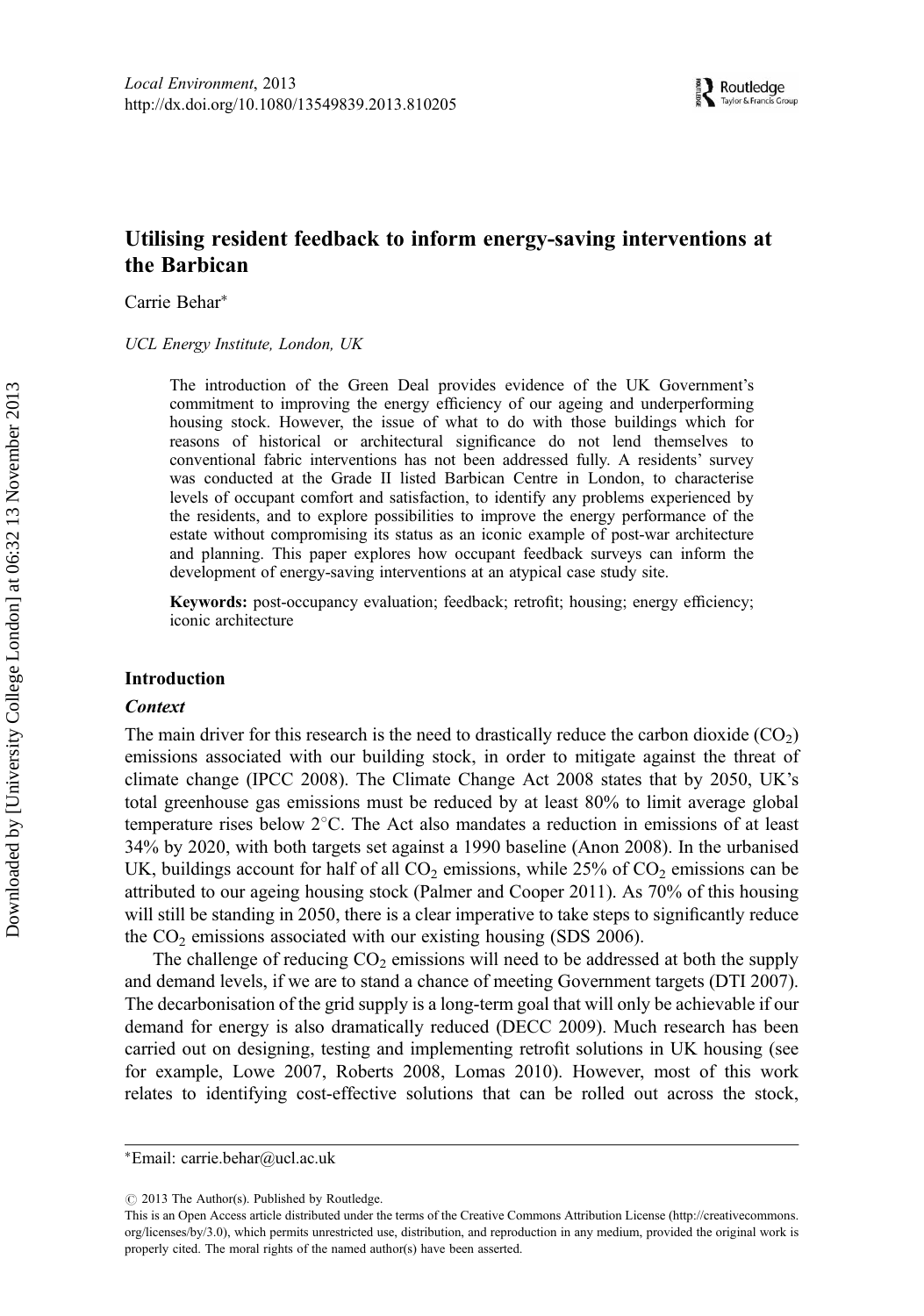based on a few standard housing typologies. Such solutions that are not necessarily appropriate for buildings with architectural or historical value, which are often atypical in form or may utilise unique construction methods and materials (Moorhouse and Littlewood 2012). Furthermore, there is an inherent tension between the drive to use less energy and the value of preserving our built heritage (Davies and Osmani 2011).

This paper presents the findings of a post-occupancy evaluation (POE), which was used to identify technical and behavioural energy efficiency interventions at an iconic and historically significant post-war housing development. A small yet significant part of our housing stock is made up of such buildings: there are currently 9300 conservation areas and 374,081 listed buildings in England, which account for 4.6% and 1.5% of existing properties, respectively (English Heritage 2003, CLG 2008).

A POE of 2056 residential dwellings was carried out at the Grade II Listed Barbican Centre in London. The purpose of the study was to characterise occupant satisfaction, energy use and behaviour in the dwellings, as a means of investigating retrofit options that might reduce energy consumption without compromising the heritage value of the buildings.

# Research aims

The following three research questions were asked at the outset of the investigation and form the basis for the discussion:

- . How can the energy performance of the Barbican be improved, given its iconic status and the fact that it is protected by listing?
- . How effective is the building use studies (BUS) methodology occupant satisfaction survey as a diagnostic tool for identifying treatable problems and solutions at a case study site?
- . How well do the residential areas of the Barbican perform in terms of design, environmental performance and perceived personal control, and how do these results compare to benchmark data from other UK housing projects?

# Literature review

## **POE**

POE is defined as a method of rigorous auditing and evaluation of "buildings in-use", in order to create a feedback loop "whereby information fed back through continuous evaluation leads to better informed design assumptions, and ultimately, to better solutions" (Preiser and Vischer 2005, p. 3). Bordass and Leaman (2005a) argue that POE must become routine in all new buildings so that the performance gap "between predicted and actual energy consumption can be quantified and reduced".

POE should be undertaken when the building has "settled into routine operation" (Bordass et al. 2006). Techniques include monitoring of energy consumption, occupant satisfaction surveys and methods to evaluate and improve the design and construction processes (Bordass and Leaman 2005b). This feedback can then be incorporated into the design and procurement of new buildings so that the same mistakes are not repeated (Stevenson and Rijal 2010).

The case has also been argued for the use of POE as a diagnostic tool, to determine what is happening at a particular case study site and to inform remedial measures to target specific problems (Becker 1989, Preiser 1995, Vischer 2001). A further application of POE is as a vehicle for benchmarking building performance against best practice data (Cooper 2001).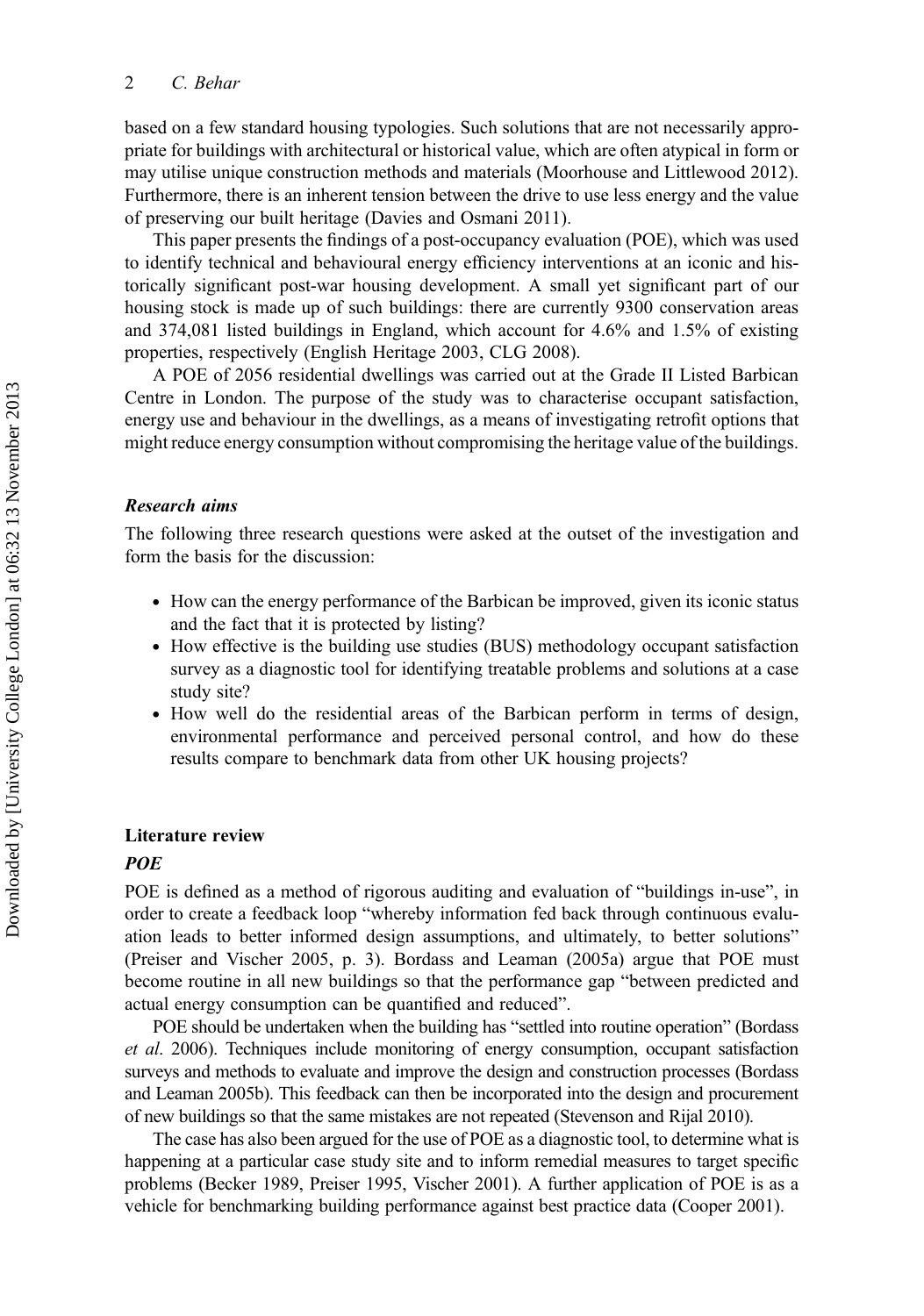POE developed after the end of World War II (WWII), as a branch of behavioural and social science, in order to "deepen our understanding of human relationships with (...) our environment". In 1963, the Royal Institute of British Architects (RIBA) included POE in its plan of work, the administrative framework for planning and managing building contracts. Architects were now required to revisit completed office projects two years after completion as part of "Stage M: Feedback". Unfortunately, by 1972, Stage M was no longer part of the RIBA architect's appointment and POE was reduced to an academic pursuit within the discipline of environmental psychology (Bordass et al. 2004a). Designers and constructors were no longer involved in the feedback loop.<sup>1</sup>

The post-occupancy review of buildings and their engineering (PROBE) comprises a series of POEs of recently completed commercial buildings carried out between 1992 and 1995. The scope, methodology, and results of the studies are reported in detail elsewhere, see, for example, Bordass *et al.* (2010). The key finding of probe was that the *per*formance gap between the predicted and actual building performance was even greater than expected (Bordass et al. 2004b). Based on this discovery, the dissemination of PROBE urges that feedback must become routine in all new buildings (Bordass et al. 2001).

## BUS methodology

The BUS Office Environmental Survey was developed in the 1980s as part of a study of sick building syndrome in offices. $2$  It was then modified for use in PROBE, when it became known as the BUS methodology, or BUS. BUS is one tool from the portfolio of POE methods which is used to undertake user surveys of occupied buildings. It is frequently employed to evaluate the occupant satisfaction of recently completed buildings, and can also be administered before alterations or renovation work are planned, to find out how the occupants feel about the building, and to pinpoint any areas of concern which could be addressed as part of the intervention (Bordass et al. 2006).

Since its inception, BUS has developed into a tool for the "rapid and comprehensive study of user needs in a range of building types". The domestic version of BUS was launched in 2006 with the aim of collecting a body of data about how well homes are working from the users' perspective (UBT 2011). A questionnaire is administered to evaluate to what extent the building meets the residents' needs in terms of thermal comfort, perceived control, lighting, noise, and satisfaction. The questionnaire collects both qualitative and quantitative data, which can be used to evaluate the success of the project. Once enough studies were carried out using the methodology, the data were compiled to create empirical benchmarks, so that performance can be compared to other sites. However, only 10 studies had been carried out using this methodology at the time that this research was conducted and the domestic benchmarking process in in its infancy.

It has recently been suggested that evaluation methods should also take into account occupant behaviour, which has been found to account for up to a factor three increase in domestic energy use (Stevenson and Rijal 2010). It is people, and not buildings, who use energy (Janda 2011), so that "asking questions about the way the building performs is no longer sufficient for POE of dwellings" (Vale and Vale 2010, p. 578). For POE to be instrumental in reducing the environmental impact of dwellings, a rating of whole household performance that takes into account occupant behaviour should be included (Stevenson and Leaman 2010).

An occupant behaviour questionnaire that can be administered alongside the domestic BUS questionnaire was developed by Gill et al. (2010), in order "to distinguish between and quantify frugal and profligate patterns of consumption". The study carried out using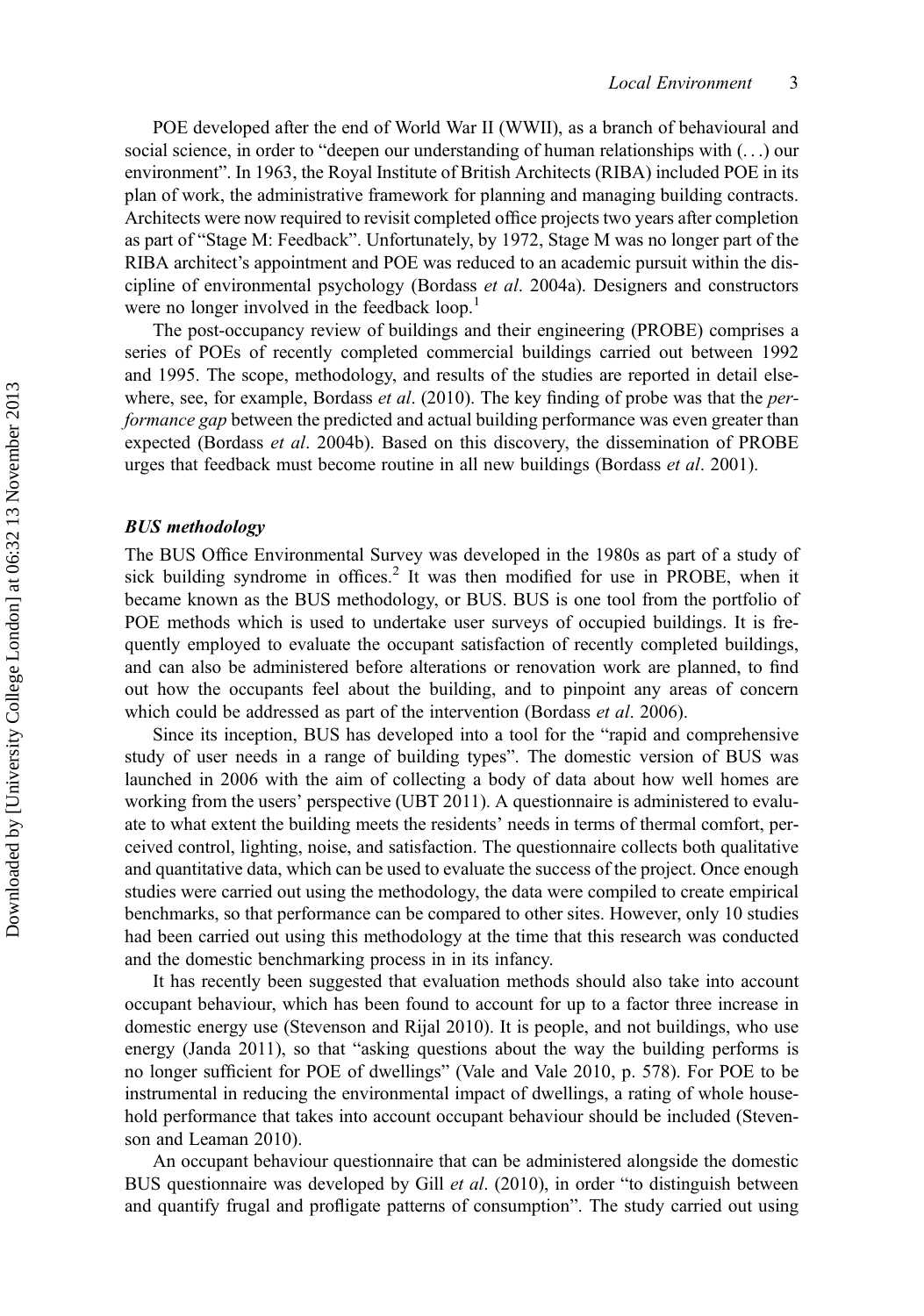this combination of methods found that domestic behaviour was responsible for differences in heat, electricity, and water use, of 51%, 37%, and 11%, respectively. The behavioural questionnaire was based on the theory of planned behaviour model, which proposes that our actions are derived from a combination of attitude, perceived control and subjective norms (Ajzen and Madden 1986). The study documented herein is one of the three completed to date which uses the two questionnaires together.

## Housing and retrofit

Retrofit strategies can be split into two types: there are interventions that improve the thermal properties of the existing building fabric, as well as those that reduce the carbon intensity of building services, such as boiler upgrades and on-site microgeneration using renewables. It is usually recommended that a "fabric first" approach is taken so that fabric improvements precede building service upgrades. In 2010, the UK building regulations were revised to include the requirement for any improvements or renovation such as the addition of extensions or conservatories to comply with new build standards (HM Government 2010b). However, listed buildings and those in conservation are exempt from this requirement, if there is a risk to their architectural or historical integrity (CLG 2008).

Until recently, Government support for low-energy retrofit was provided by the Decent Homes, Warm Front, and Carbon Emissions Reduction Target schemes (CLG 2008). The Green Deal was launched in early 2013 to provide a cost-effective financial mechanism for making improvements to new homes. The innovative scheme allows residents to take out a loan to fund energy-saving home improvements, which is to be repaid through savings to energy bills. Additional financial assistance will be available to the residents of older homes, or those people on benefits or lower incomes, in the form of the energy company obligation (ECO). ECO will be funded by utility companies and includes provision for cavity and solid wall insulation, as well as other interventions (DECC 2012).

The Green Deal and ECO appear to be geared towards the improvement of individual homes in an incremental fashion; no reference is made in the documentation about how to deal with privately owned or rented apartment blocks, where improvements should be made to the whole building rather than to individual dwellings, something which would require considerable cooperation between different groups of residents.

A barrier to carrying out energy efficiency improvements to existing homes is the capital cost of deep retrofit projects, which are unlikely to be repaid with sufficiently short payback periods to appeal to investors (Jenkins 2010). For example, in 2003 the refurbishment of the Grade II listed Trelick Tower, a 1960s high rise apartment block in west London, to Decent Homes standard, cost nearly £17 million, including  $\pounds$ 7 million for the installation of new double glazing (Buxton 2008). Although it may be unrealistic to expect as deep reductions in energy consumption from hard-to-treat dwellings as for the rest of the UK building stock, this example demonstrates that it is possible to improve the environmental performance of historic dwellings without damaging their architectural value, albeit at a cost.

#### Case study site

# Site description and design

The Barbican Centre is a large mixed-use residential and cultural development, located in central London, which has been described as the "greatest piece of combined urban planning and architecture in Britain in the twentieth century" (Gough 2011). It occupies a 25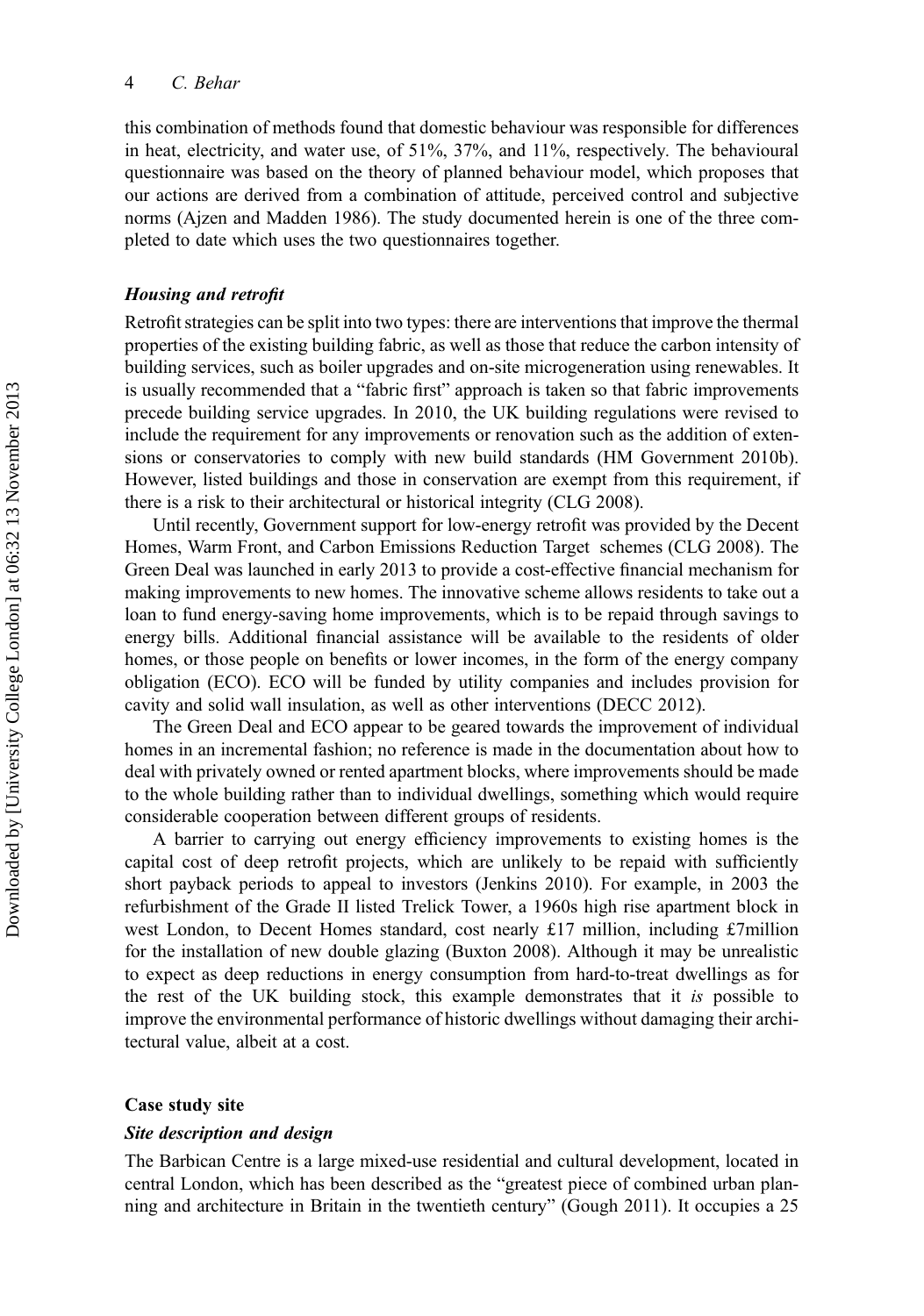hectare site and comprises two theatres, a concert hall and other leisure and cultural amenities as well as 2056 residential units, which are spread across 21 buildings (Figure 1). There are over 100 different housing typologies, ranging from modest studios to spacious triplex penthouses, as well as a small number of terraced houses.

The estate has an active residents community, the Barbican Association (BA), who represent the interests of people living on the estate (BA 2011). Subcommittees include: planning, communication, security, access and environment, and ecology. The BA sustainability group (BASG) was established to develop strategies to reduce the Barbican's energy consumption (BASG 2010). The group works closely with the Barbican Estates Office (BEO), who looks after the overall facilities, maintenance and management of the residential parts of the Barbican.

The idea for the development was born in the 1950s, to fill a site left vacant by WWII bomb damage. The architects Chamberlin, Powell, and Bon were appointed to lead the project. Construction on the residential blocks took place between 1962 and 1973, and the Barbican Centre opened to the public in 1982 (Pevsner and Bradley 1997). The centre was conceived as a piece of modernist, utopian architecture, influenced by the architect Le Corbusier and designed to facilitate modern living, with clean lines and utilitarian spatial planning (Harwood 2011). At the time of construction concrete was a relatively new material that enabled the construction of taller buildings and a more open floor plate. Today, the estate has attained iconic status, epitomising the pervasive Brutalist style of the 1960s (Rugg 2012).

In 2002, the Barbican Centre was awarded Grade II listing. The listing includes the overall structural design, external doors and windows, landscaping and some original internal fixtures (COL 2005). This has significant implications for the extent of



Figure 1. Site plan of Barbican Estate.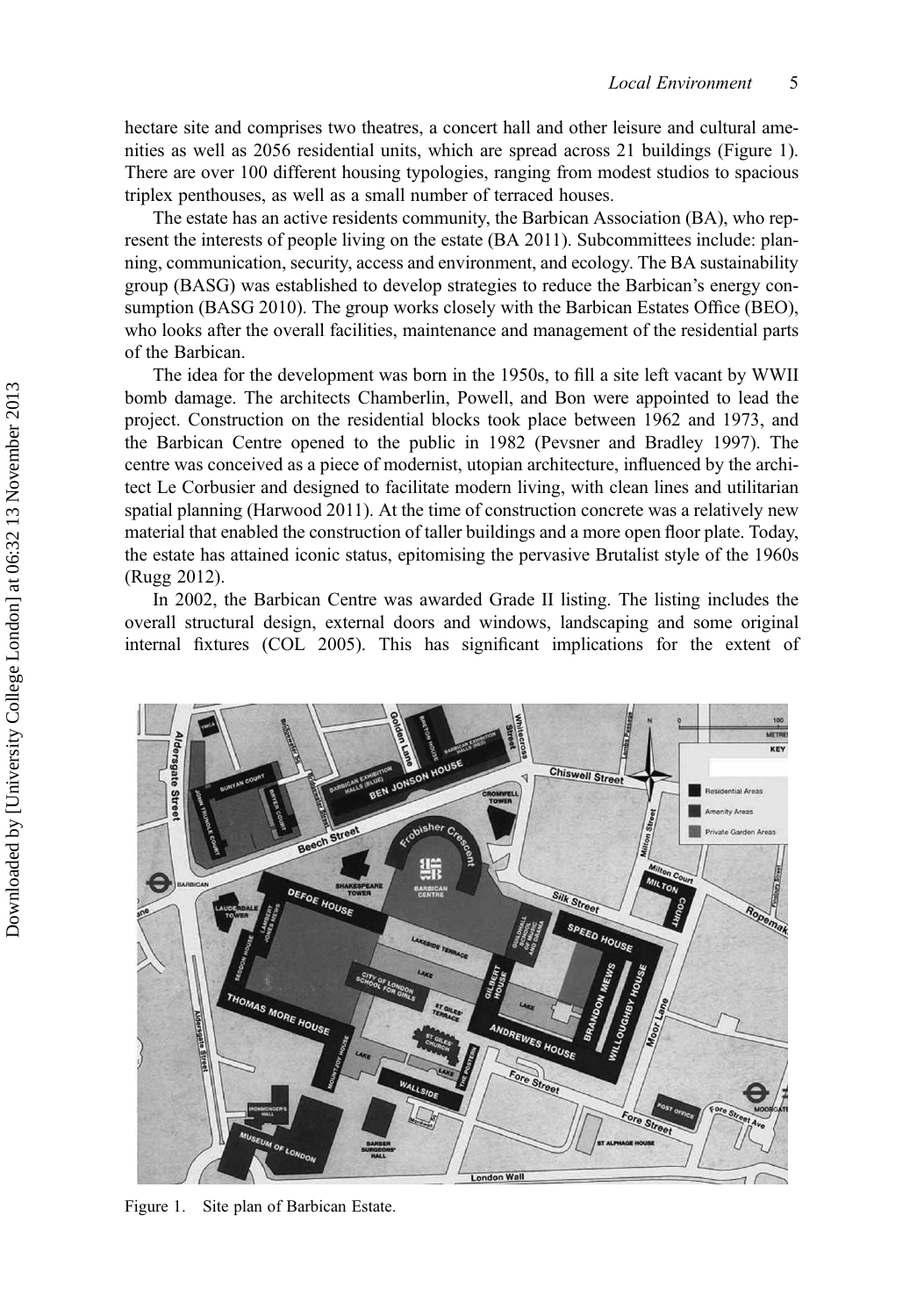refurbishment work that can currently be carried out at the Barbican and ensures that Listed Building Consent is sought for any alterations to the building fabric.

# Building fabric

The primary construction material used at the Barbican is concrete, formed from Pen Lee crushed granite (COL 2005). The scheme uses a mixture of reinforced, pre-stressed, and precast reinforced concrete. Most external walls, and some internal ones, are load bearing, and all are made from concrete. Floor levels are also constructed from concrete, with ceramic tiles used as a finish in communal areas. Internal spaces were designed to be carpeted although some residents report that carpet is increasingly being replaced with wooden or laminate flooring, allowing the transfer of sound between floors.

These solid concrete walls are uninsulated, rendering them effective transmitters of heat, and reflecting the cheap energy prices and less stringent environmental requirements of the 1960s. The only insulation in the scheme comprises a 38– 50 mm layer of expanded polystyrene beneath the heating elements buried in the ground floor levels.

Blower door tests measuring airtightness at three flats in Shakespeare Tower are reported in Galeazzi (2010). The average value of 6 m<sup>3</sup>/h/m<sup>2</sup> is low ( $\sigma$  = 2.1), even by today's standards where values up to  $10 \text{ m}^3/\text{h/m}^3$  are acceptable in new dwellings (HM Government 2010a). However, thermal bridges, which enable heat to flow through areas of effective heat transmission, are prevalent throughout (Figure 2). Much of the exterior facade comprises floor-to-ceiling timber-framed windows and doors, which allow daylight into the flats, as well as providing pleasant views to the residents. The majority of the windows and doors are single-glazed, allowing heat to escape from the flats. Table 1 presents estimated U-values for each of the thermal elements of the building envelope alongside acceptable values in homes built today (Table 1).

# Building services

# Heating, cooling, and ventilation

Underfloor heating is provided to all dwellings. A series of electric cables are embedded in the 50 mm screed layer that tops each floor plate (115 mm on ground floors). This is part of the original design, specified by the architects to "eliminate pipes, radiators, equipment, boilers and mechanical plant" (Barretts Solicitors 2012). Each dwelling has its own circuit (Figure 3). There are no switches or thermostats. Instead, the system is controlled



Figure 2. Photo and infrared image showing heat losses around sliding door.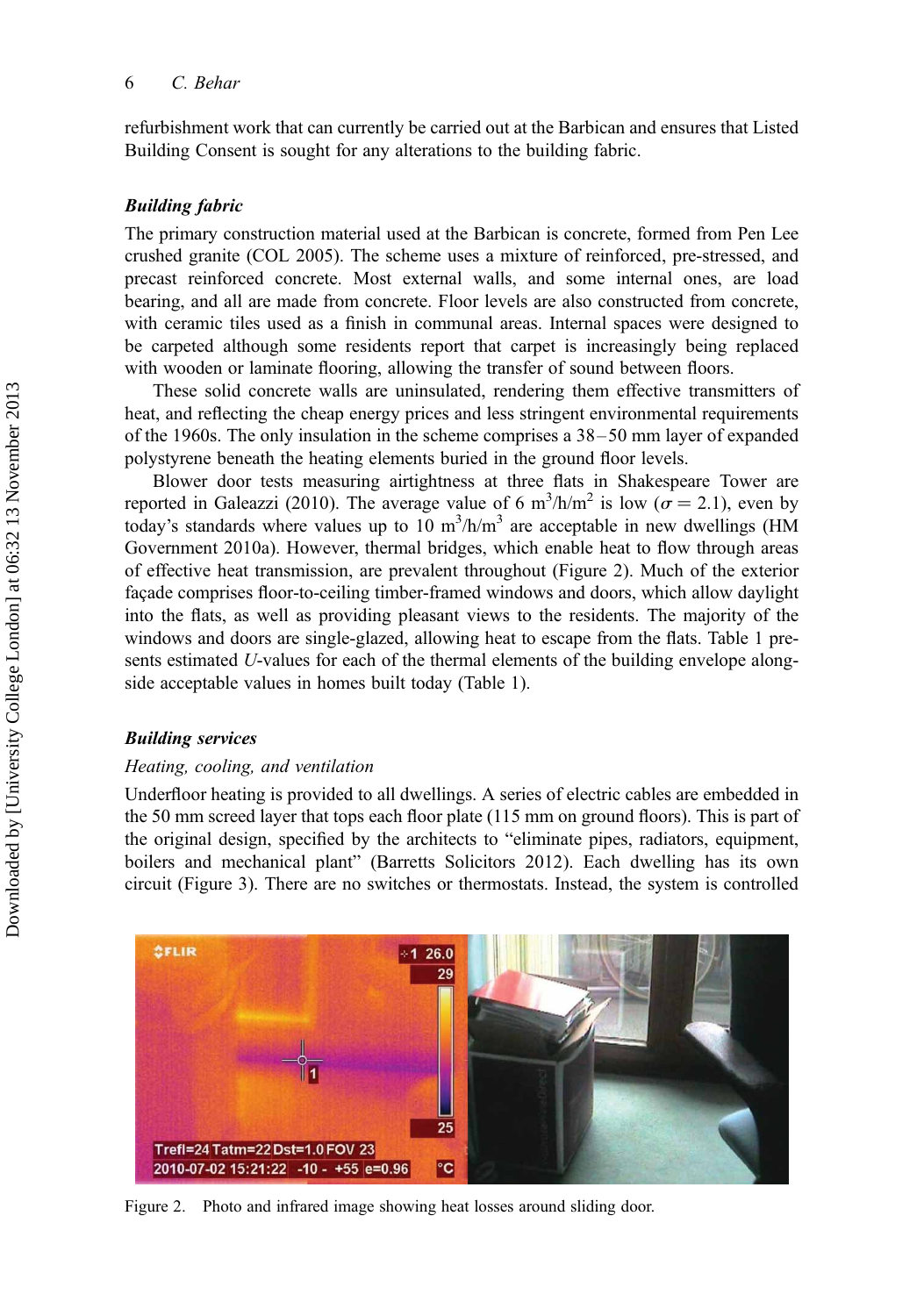|  | Table 1. Estimated U-values of Barbican building envelope compared to current standards |  |  |  |  |  |  |  |
|--|-----------------------------------------------------------------------------------------|--|--|--|--|--|--|--|
|--|-----------------------------------------------------------------------------------------|--|--|--|--|--|--|--|

| U-values of Barbican building envelope compared to current standards $(W/m^2 K)$ |              |                     |  |  |  |  |
|----------------------------------------------------------------------------------|--------------|---------------------|--|--|--|--|
| Building element                                                                 | Barbican     | Current regulations |  |  |  |  |
| Walls                                                                            | $0.81 - 1.6$ | 0.3                 |  |  |  |  |
| Floors and roof                                                                  | 0.9          | $0.2 - 0.25$        |  |  |  |  |
| Windows                                                                          | 3.31         |                     |  |  |  |  |

Source: Galeazzi (2010).

KITCHER LIVING ROOM urania<br>Santa Electrical floor heating showing circuits of cables. Section of floor showing heating cables in screed. 2"SCREED APPROX. 20 GAUGE CHICKEN WIRE 3/4" QUILT COMPRESSED TO 3/8" Х. l, **FLOOR SLAB** ELECTRIC CABLE AT APPROX.  $\mathbf{v}$  $7<sup>0</sup>$  C/C.  $\mathcal{R}$ 

Figure 3. Barbican underfloor heating schematic.

using a timer, set to deliver heat at certain times. The heating season runs from approximately 1st October to 30th April, when a pre-set schedule determines whether the heating is on or off. The heating schedule is designed to use only off peak electricity, with two boost periods in the evening and early morning providing all the heat for the day. Occasional mid-day boosts are provided when external temperatures fall below  $9^{\circ}$ C.

The system was originally designed to maintain an internal background temperature of  $15.6^{\circ}$ C, to be supplemented by the residents as necessary, using freestanding heaters. In practice, many of the flats are heated to a much higher temperature and rarely require additional heating.

Residents have only limited control over the heating of their homes: It is possible to increase or decrease the amount of electrical charge entering each circuit by adjusting the "trimmer" switch associated with the flat. However, the trimmers are located in a locked cupboard in communal areas and are not accessible to residents, who must call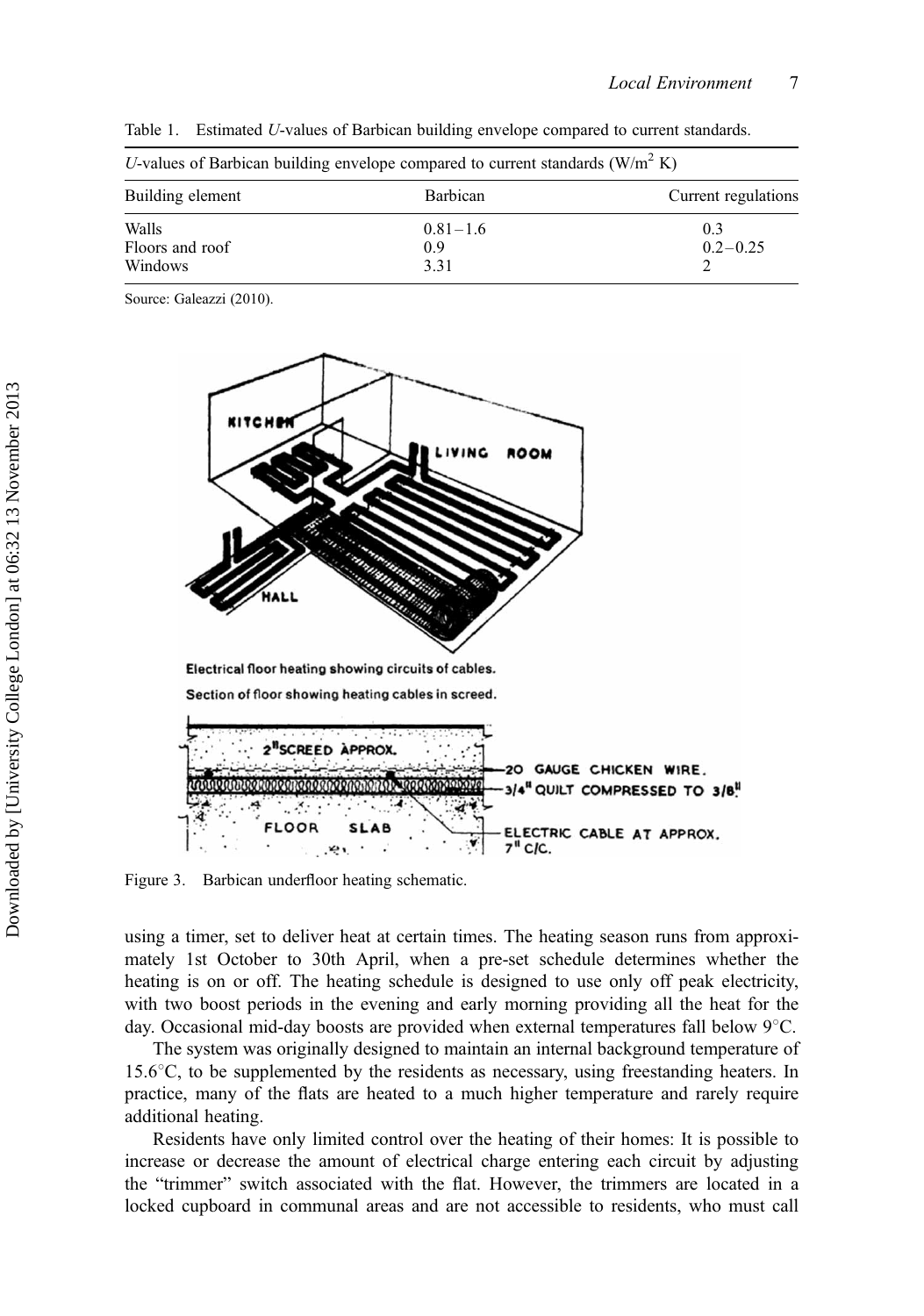the maintenance engineer if they wish to adjust the trimmer settings for their flat. The engineer can also be asked to remove certain fuses, which has the effect of isolating parts of the circuit so that certain rooms are not heated. Another option the residents have is to use freestanding electric heaters or cooling units to regulate the internal temperature. Finally, they can open or close windows and external doors as a means of controlling temperatures and airflow. This last option has considerable repercussions in terms of energy consumption.

Each dwelling has a mechanical extract fan in the bathroom and kitchen areas. In addition, all windows and balcony doors incorporate a cord-operated ventilator system, with a small gap left permanently open. There was no provision for active cooling in the original design of the flats, although as discussed later, some of the current residents are using fans to cool their homes.

## Metering

Electrical appliance and lighting use is metred separately from the heating, with residents charged individually for their actual consumption. Residents also pay a quarterly service charge, which includes heating, maintenance, management, and any other expenditure. Heating charges are based on metred consumption per block normalised by floor area. Heating costs account for around 20% of the annual service charge.

#### Methodology

### A mixed method case study

A mixed method approach was adopted at a case study residential site of architecturally significant buildings in Central London. A case study investigation is particularly appropriate when trying to understand complex social interactions, which may not be observed in a more controlled environment (Yin 2009). The data collected were both quantitative and qualitative, combining metred heating energy consumption with an occupant survey which provided space for qualitative comments alongside questions which required quantitative responses.

Average annual heating energy use was calculated per block, based on metred heating electricity consumption data, which were available for the period 2002/2002– 2008/2009. A very strong positive correlation was noted between internal floor area and annual energy consumption per block ( $r^2 = 0.97$ ), suggesting that variations between the orientation, massing, and construction of individual blocks was not affecting heating energy performance, although detailed set point temperature data would be required to confirm this.

The survey comprised both pretested and purpose developed research instruments. This method of combining the statistically sound BUS questions with bespoke questions which may have been lacking in robustness but that were specifically tailored to the particular context of the case under investigation was found to be particularly fruitful. Indeed, this paper argues that his approach was instrumental for drawing out some of the most significant and interesting findings of the study. The different methods are described in more detail below.

## Survey design

The aim of the questionnaire was to characterise occupant satisfaction across the site, according to a number of environmental variables, which included thermal comfort,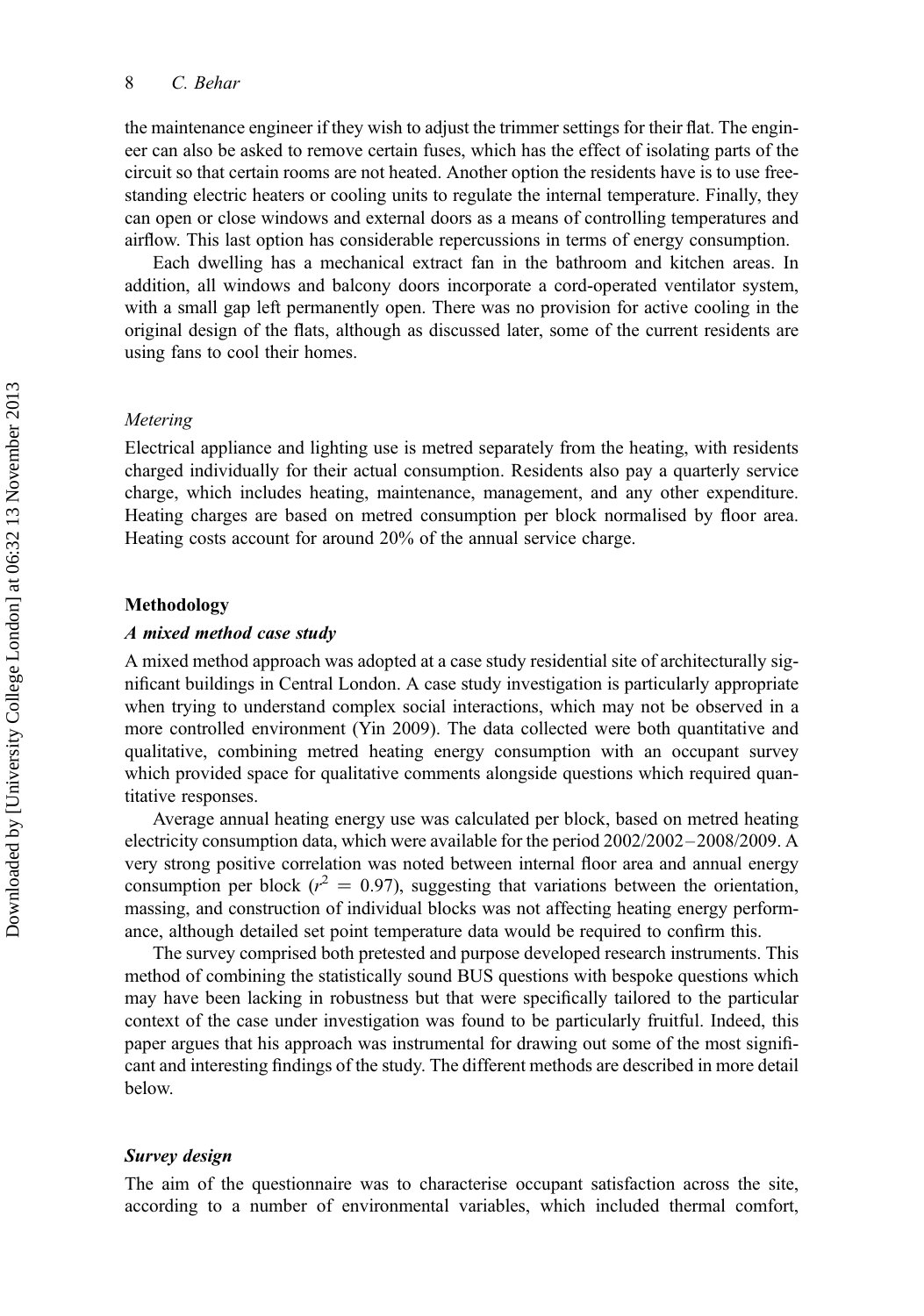light, noise, and indoor air quality as well as spatial considerations such as location, layout, and provision of storage. The BUS methodology was chosen as it is tested being both reliable and robust, as well as reducing the risk of question bias and nonresponse by frustrated residents. Another advantage of using BUS is that responses can be compared to benchmark data from other housing developments that have used the methodology (Gill et al. 2010). Using an existing questionnaire was a rapid and cost-effective strategy, compared to developing a completely new set of site specific questions.

Additional questions were included to attempt to quantify environmental behaviours at the site. This set of questions had been previously developed by Gill *et al.* (2010) to complement the BUS questionnaire. The reason for the addition of these questions was to compare the energy and resource use behaviours of Barbican residents with those at two low-energy UK housing developments. If Barbican behaviours were found to compare favourably it might indicate that residents were open to behavioural energy-saving interventions, an appealing prospect given the listed status of the buildings and the associated difficulty of making fabric alterations at the site.

The design of the final form of the questionnaire was an iterative process between the BASG, the BEO, and the research team where the residents' group was asked to provide feedback on the proposed questionnaire. Feedback took the form of both suggestions for changes to existing questions, and for the inclusion of additional questions relating to specific issues of concern. As a result of this consultation, several of the behavioural questions were altered and a few of the BUS questions removed, because they were not felt to be relevant to the Barbican case. Additional questions were added to cover satisfaction with local external air quality, the means adopted by residents to control internal temperatures and to gauge interest in the possibility of providing energy use monitors to individual dwellings.

Particularly relevant to this paper were the two questions relating to the strategies adopted by the residents to control the heating and cooling of their homes. Responses to these two questions led to arguably the most interesting findings of the study and the heating question formed the basis of the recommendation of an energy-saving behavioural intervention which was made to the BEO and BASG. The additional questions are reproduced below:

- How do you rate external air quality? (Likert response scale, where  $1 =$  unsatisfactory and  $7 =$  satisfactory).
- . Do you have a medical condition which you believe is affected by poor air quality? (response options yes, no).
- . Do you use any of the following to control your heating? (response options: trimmers, removing fuses, opening windows, ancillary heating, other).
- . Do you use any of the following to control cooling? (response options: air conditioners, dehumidifiers, humidifiers, other).
- . If possible, would you be interested in household electricity use monitoring? (response options yes, no).

## Survey administration and analysis

During the first week of March 2011, one printed copy of the questionnaire was distributed to each of the 2056 dwellings at the Barbican, via the internal main system. Prior to their distribution, questionnaires were marked with a code relating to the block to which they would be delivered, so that comparisons could be made across the site. Respondents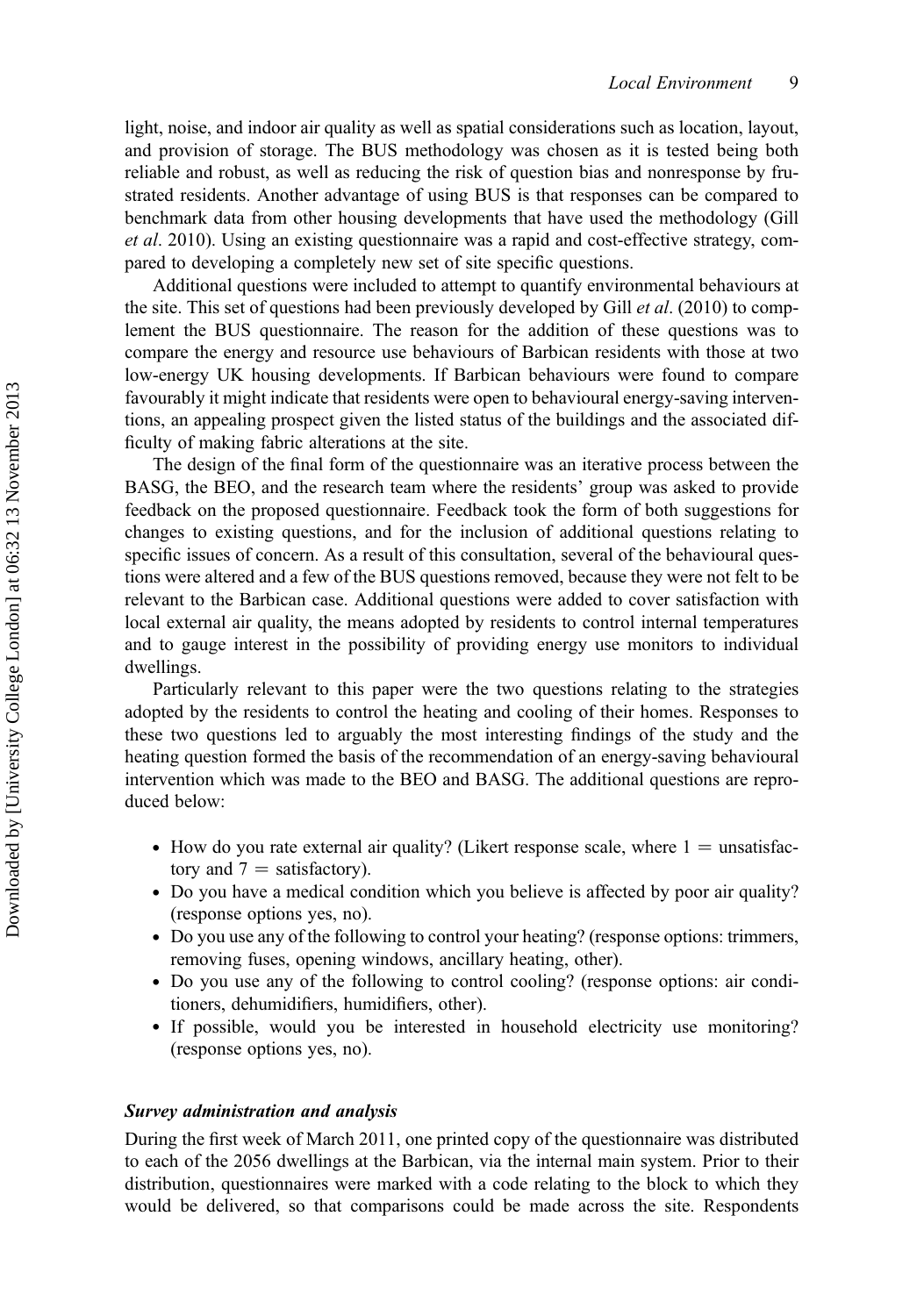were provided with a sealable envelope and asked to return completed questionnaires to either the porter (towers) or parking attendant (rest of site) at their block, who was responsible for passing them on to the BEO. A reminder poster was displayed at the entrance to each block by the BASG, who acted as gatekeepers to the residents.

Among these, 395 completed questionnaires were returned, which is equivalent to a response rate of 19.2%. Although fairly low, the investigative nature of the study, which was concerned with understanding a particular case rather than making generalisations about the wider population, enabled the use of statistical analysis methods with an acceptable degree of confidence.

Data obtained using the BUS questions were passed to the license holder for analysis and the behavioural questions were analysed by the individual researcher who had developed the survey. The additional questions were analysed by the author. A sub-analysis was also carried out to investigate differences across different parts of the site. The site was split into three areas. The first group comprised the low blocks to the north of the Beech Street tunnel; this acts as an effective barrier between the two parts of the site, separating the residential blocks from the main cultural and leisure amenities to the east of the tunnel. This group accounts for 27.9% of dwellings at the site and 23.9% of responses. The three towers formed the second sub-group, based on the premise that the dwelling in the towers is of similar construction, size, and layout. The towers account for 16.7% of dwellings at the site and 21.3% of responses. The third group included the remaining low blocks on the main site. This group accounts for 55.4% of dwellings at the site and 54.8% of responses.

## Results

This section presents the key findings of the study, according to the research method employed to gather the data. Observations drawn from triangulating data from the different components of the investigation will be examined towards the end of each section.

## Heating energy use

Average heating energy consumption across the blocks was found to be 194 kWh/m<sup>2</sup>/year over the period 2002/2003 – 2008/2009. This figure was calculated based on metered data from 18 of the blocks, as data for the remaining 3 were not available. There was some variation across the blocks, with values ranging from 147 to 253 kWh/m<sup>2</sup>/year ( $\sigma$  = 23.6). As a comparison, a recently constructed dwelling built to comply with 2006 Building Regulation UK Building Regulations consumes around  $100 \text{ kWh/m}^2$ /year for space heating, compared to 300 kWh/m<sup>2</sup>/year for dwellings built in the 1970s and 1980s and approximately 450 kWh/m<sup>2</sup>/year for dwellings dating from the 1960s (Jones 2012). Therefore, although the Barbican is underperforming compared to current new build standards it appears to be more efficient than other homes built at the same time and is probably performing better than the average UK home, where 60% of dwellings were constructed before 1960 (Palmer and Cooper 2011).

Data regarding electricity consumption for lighting, hot water, and appliance use were unavailable; therefore, it is not possible to make a meaningful comparison of whole dwelling energy consumption figures.

#### BUS questionnaire

The results of the BUS questionnaire summary variables are presented in Table 2. The benchmark symbol relates to how well the average score at the site compares to the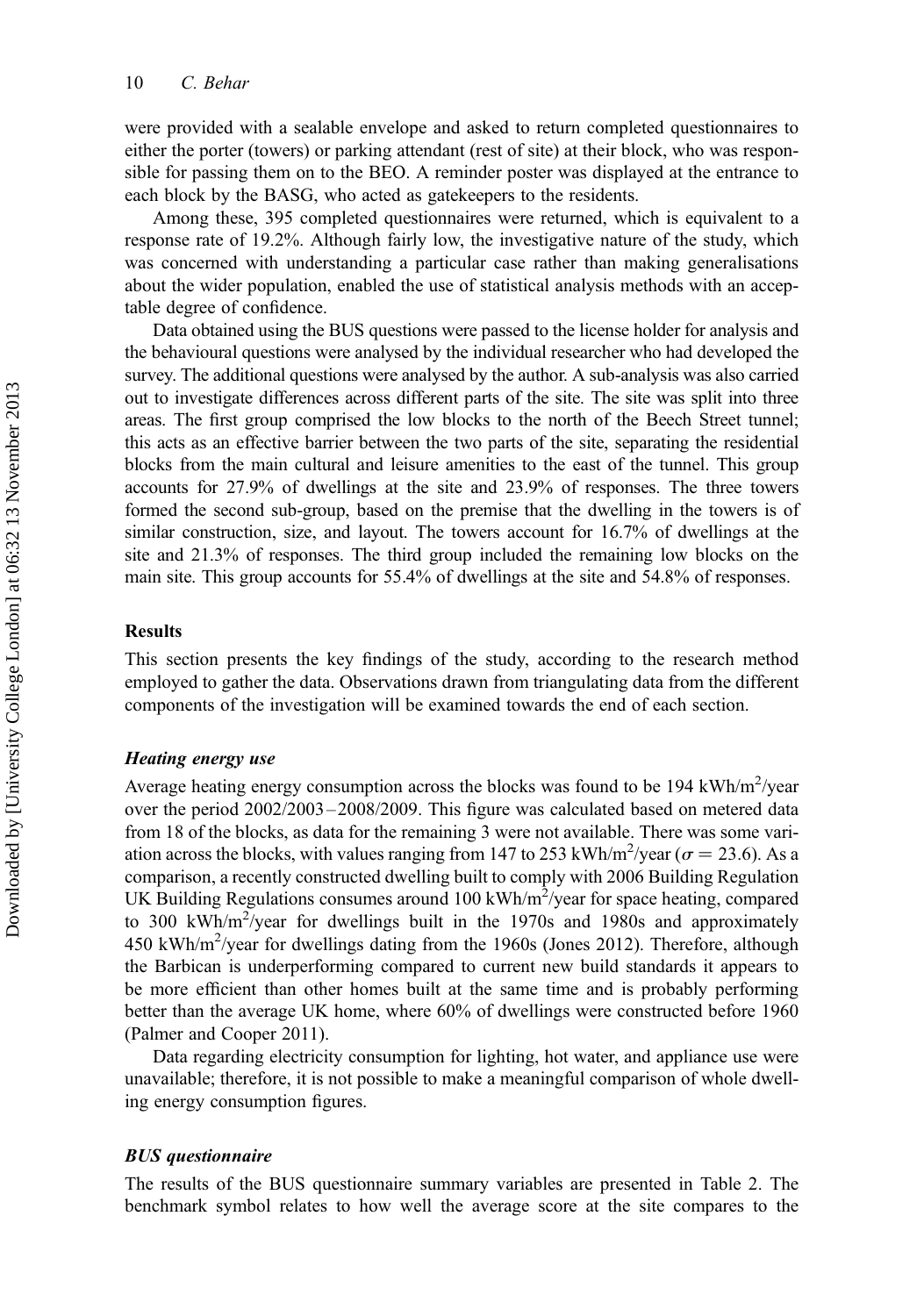| Variable                       | $\mu$ | $\sigma$ | <b>Benchmark</b> | Scale                       |         |
|--------------------------------|-------|----------|------------------|-----------------------------|---------|
| Air in summer: overall         | 5.52  | 1.36     |                  | Unsatisfactory:satisfactory | $[1-7]$ |
| Air in winter: overall         | 5.26  | 1.54     | ٠                | Unsatisfactory:satisfactory | $[1-7]$ |
| Comfort: overall               | 6.23  | 0.87     |                  | Unsatisfactory:satisfactory | $[1-7]$ |
| Design                         | 5.82  | 1.2      |                  | Unsatisfactory:satisfactory | $[1-7]$ |
| Health (perceived)             | 4.47  | 1.35     | $\bullet$        | Less healthy: more healthy  | $[1-7]$ |
| Lighting: overall              | 5.49  | 1.52     | $\bullet$        | Unsatisfactory:satisfactory | $[1-7]$ |
| Residents needs met            | 6.09  | 1.01     |                  | Very poorly: very well      | $[1-7]$ |
| Noise: overall                 | 5.23  | 1.76     |                  | Unsatisfactory:satisfactory | $[1-7]$ |
| Temperature in summer: overall | 5.42  | 1.52     |                  | Uncomfortable:comfortable   | $[1-7]$ |
| Temperature in winter: overall | 5.25  | 1.64     | ٠                | Uncomfortable:comfortable   | $[1-7]$ |

Table 2. Summary data from BUS variables.

average scores at the other sites which have been assessed using the BUS methodology. A triangle represents a score that is significantly better than the benchmark, a square represents a score that is significantly worse than the benchmark, and a circle represents a score that is within the benchmark critical limits. Overall the Barbican is performing very well in terms of resident comfort and satisfaction, with all the variables scoring within or above the benchmark critical limits.

The two key areas where residents expressed significant discomfort and dissatisfaction were thermal comfort and perceived personal control (Tables 3 and 4). The specific areas of concern relating to thermal comfort were dry air during summer and winter and variable internal temperatures during winter. The Barbican scored poorly in terms of the residents perceived ability to control the cooling, heating, and noise; however, the higher standard deviation for the cooling and noise control variables indicating some variation in opinion.

The sub-analyses indicate that although overall rates of satisfaction and comfort across the site are fairly consistent, there are two groups of variables where notable differences were observed between the towers and the lower blocks located to the north of the site. This difference was observed by looking at the benchmark comparison

| Variable    | $\mu$ | $\sigma$ | Benchmark | Scale                     |           |
|-------------|-------|----------|-----------|---------------------------|-----------|
| Summer      |       |          |           |                           |           |
| Temperature | 3.64  | 0.96     |           | Too hot:too cold          | $[1-7]$   |
|             | 5.42  | 1.52     |           | Uncomfortable:comfortable | $[1 - 7]$ |
|             | 4.22  | 1.68     |           | Stable: varies            | $[1-7]$   |
| Air         | 3.09  | 1.34     |           | Dry:humid                 | $[1-7]$   |
|             | 3.21  | 1.38     |           | Fresh:stuffy              | $[1-7]$   |
|             | 3.06  | 1.69     |           | Odourless: smelly         | $[1-7]$   |
|             | 3.16  | 1.47     |           | Still: draughty           | $[1-7]$   |
| Winter      |       |          |           |                           |           |
| Temperature | 4.02  | 1.34     |           | Too hot:too cold          | $[1-7]$   |
|             | 5.25  | 1.64     |           | Uncomfortable:comfortable | $[1-7]$   |
|             | 4.72  | 1.89     |           | Stable: varies            | $[1-7]$   |
| Air         | 2.58  | 1.36     |           | Dry:humid                 | $[1-7]$   |
|             | 3.56  | 1.44     |           | Fresh:stuffy              | $[1-7]$   |
|             | 3.22  | 1.74     |           | Odourless: smelly         | $[1-7]$   |
|             | 3.7   | 1.89     |           | Still: draughty           | $ 1 - 7 $ |

Table 3. Thermal comfort BUS variables.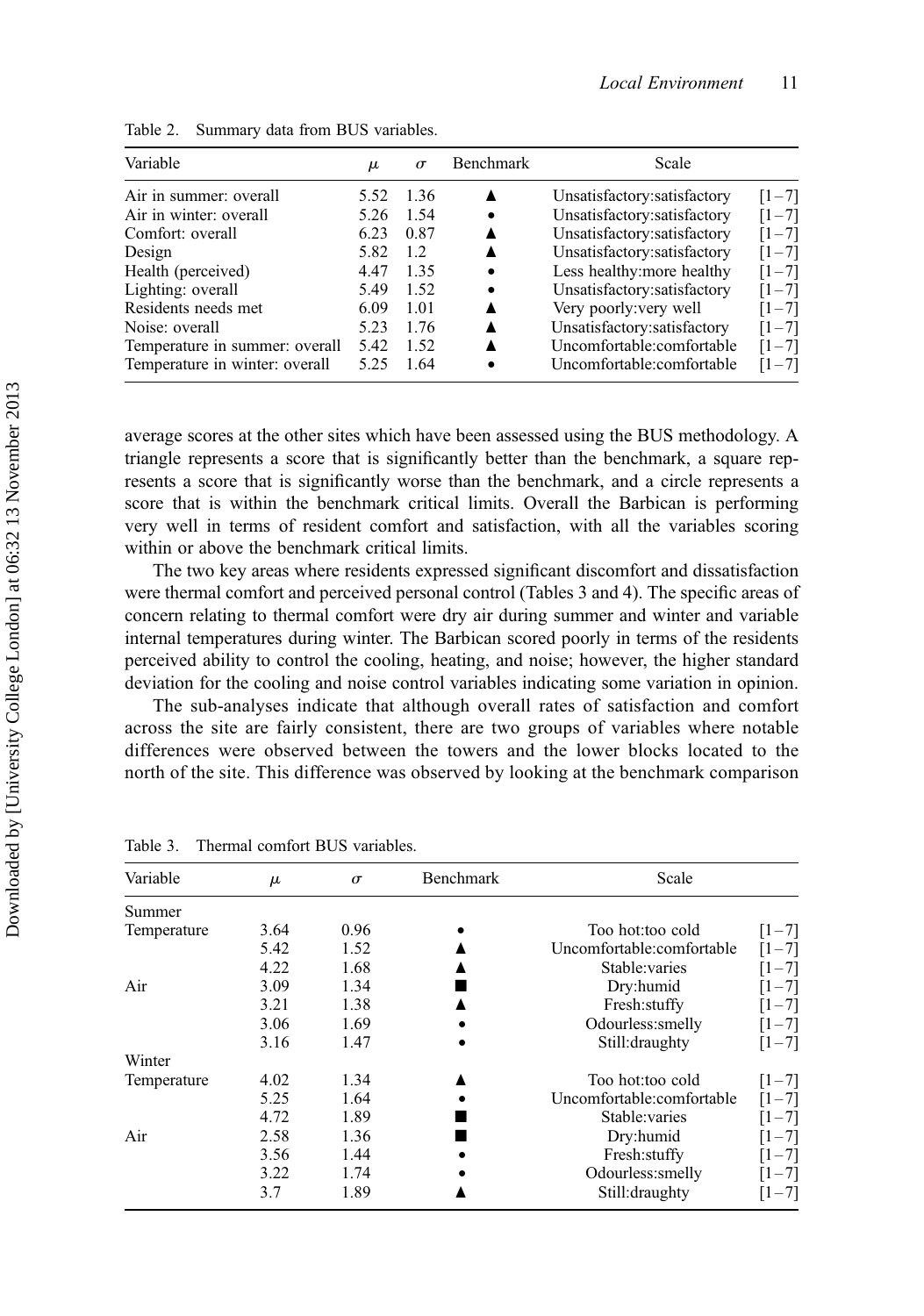| Variable                 | μ    | $\sigma$ | Benchmark | Scale                    |           |
|--------------------------|------|----------|-----------|--------------------------|-----------|
| Control over cooling     | 3.29 | 2.15     |           | No control: full control | $[1-7]$   |
| Control over heating     | 1.99 | 1.48     |           | No control: full control | $[1 - 7]$ |
| Control over lighting    | 5.69 | 2.43     |           | No control: full control | $[1 - 7]$ |
| Control over noise       | 2.26 | 2.26     |           | No control: full control | $[1 - 7]$ |
| Control over ventilation | 4.67 | 2.13     |           | No control: full control | $[1 - 7]$ |

Table 4. Perceived personal control variables.

Table 5. Differences in satisfaction with space, storage provision, and perceived air movement between the sub-groups.

| Towers |          | North of Beech Street | $t$ -Test |            |
|--------|----------|-----------------------|-----------|------------|
| μ      | $\sigma$ | μ                     |           | $p$ -Value |
| 4.03   | 1.71     | 3.61                  | 1.93      | 0.07       |
| 6.14   | 1.33     | 4.88                  | 1.83      | 0.000003   |
| 4.57   | 1.68     | 3.54                  | 1.88      | 0.0003     |
| 6.28   | 0.95     | 5.67                  | 1.03      | 0.0002     |

indicator for each of the variables and noting where differences occurred between the three sub-areas of the site. Student's t-test was then used to check for statistically significant differences in the scores. During the summer, the air quality was felt to be significantly more draughty by residents living in the towers, than by residents in the lower buildings on the site, who were more likely to perceive it as stable ( $p = 0.07$ ). Second, residents in the towers appear to be more satisfied with the amount of space and storage they have in their homes, as well as with the way their needs are met at the property ( $p = 0.000003$ ,  $p = 0.0003$ , 0.0002) (Table 5).

## Behavioural questionnaire

Overall behaviour scores appear to be high, with the majority of respondents scoring towards the higher end of the scale. However, as only two other studies have been carried out to-date using this survey, it is hard to assess what constitutes a "good" score. The results of one of the other studies, carried out at a new build low-energy residential tower in the south of the UK, were used for comparison. The scores relating to electricity use behaviours were found to be comparable across the two sites. On the other hand, heating energy consumption scores varied widely between the sites (Figure 4). This is probably because of changes made to the questions to make them relevant to the Barbican context. Changes included the addition of the question "'I know how to change the hot water thermostat and to reduce heating through trimmers or removal of fuses" and the removal of two questions relating to whether residents used the radiator valves to regulate temperatures and whether residents believed switching off heating for periods when the dwelling was unoccupied saved energy. These questions were felt to be irrelevant to the Barbican residents as they do not have radiators and are not able to switch off the heating even if they wish to do so. As a result of these modifications, there was one less question in this part of the questionnaire, creating a significant bias to the results. Consequently, it is not surprising that scores are on average lower at the Barbican and it is not possible to make meaningful comparisons between the heating scores of the two cases.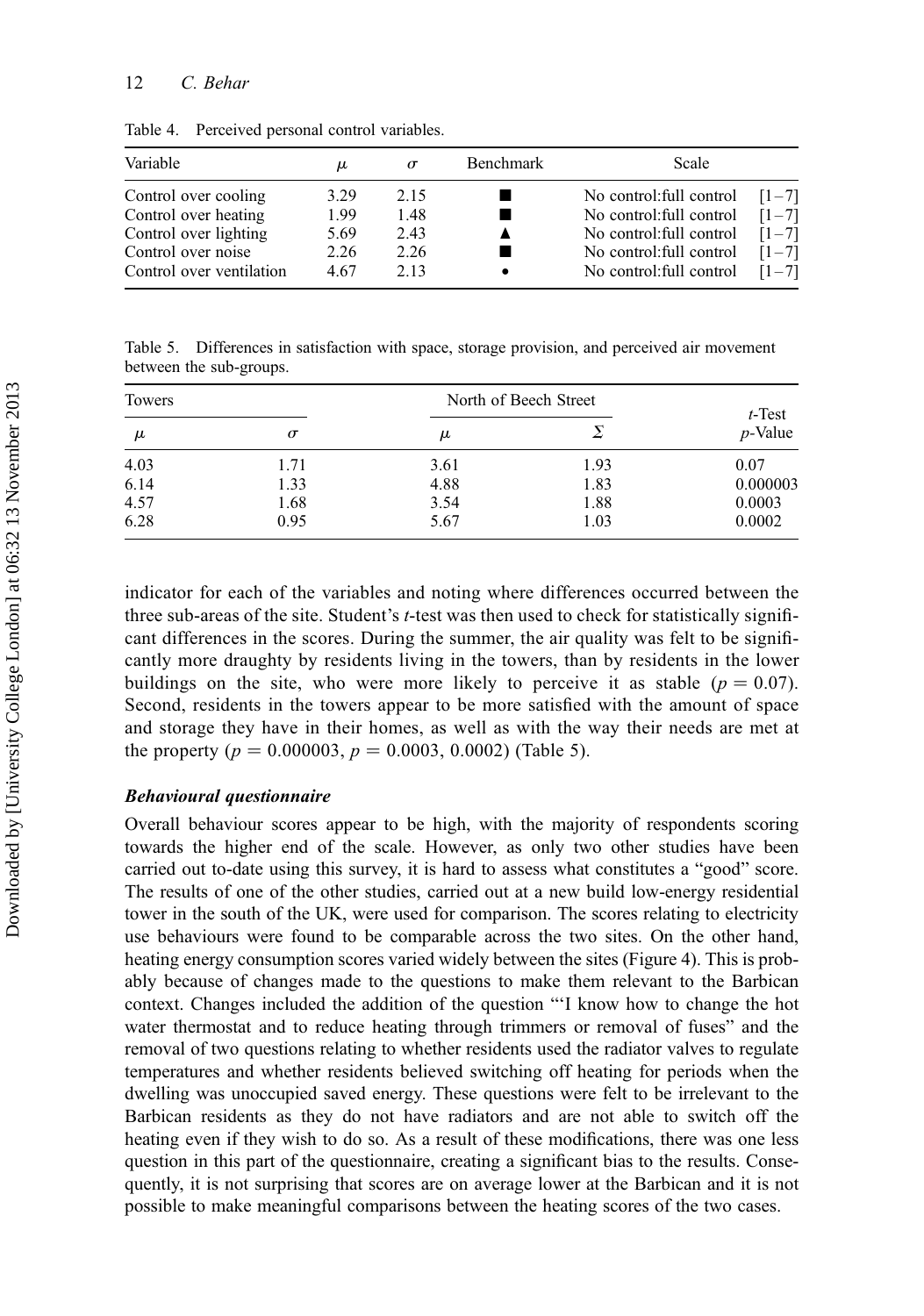

Comparison of heating and hot water behaviour scores between the Barbican and a new low energy apartment block

Figure 4. Comparison of heating/hot water and electricity behaviour scores between Barbican and new low-energy housing.

The heating behaviour scores were plotted against the needs, comfort, and design scores obtained using the BUS methodology to see if there was any correlation between residents' satisfaction with their homes and their perceived behaviour. No significant correlation was found between any of these variables  $\overrightarrow{R^2}$  = 0.137, 0.007, and 0.129).

The result of the additional question about trimmers and fuses revealed that less than half of respondents (40%) felt that they knew how to change the hot water thermostat and to reduce heating through trimmers or removal of fuses. Although it is not clear to which part of the question (thermostat, trimmers, or fuse removal) the answers referred, the result does suggest a lack of awareness among residents of the different control strategies available to them.

## Additional questions

Additional questions were included in the questionnaire, after consultation with resident representatives. These questions related to how the residents perceive air quality, whether they were interested in receiving energy monitors, and what strategies they were using to control internal temperatures, given the centrally controlled nature of their heating system. Their inclusion relied on the BASG insider knowledge of issues which concerned the Barbican residents and covered topics that would not have been raised if only the standardised questionnaires had been administered. However, as will be evident from the results presented below, the analysis of these questions led to some of the most interesting insights of the study.

## Metering, local air quality, and health

Fifty per cent of the sample population answered that they would be interested in household energy use monitoring. This was felt by the BASG to be a positive finding which they have since used to present an argument to the BEO in favour of providing meters to residents who requested for them.

Perception of external air quality is poor, with over half (53%) of respondents answering on the "unsatisfactory" side of the scale. Furthermore, 8% of the sample population (or 10%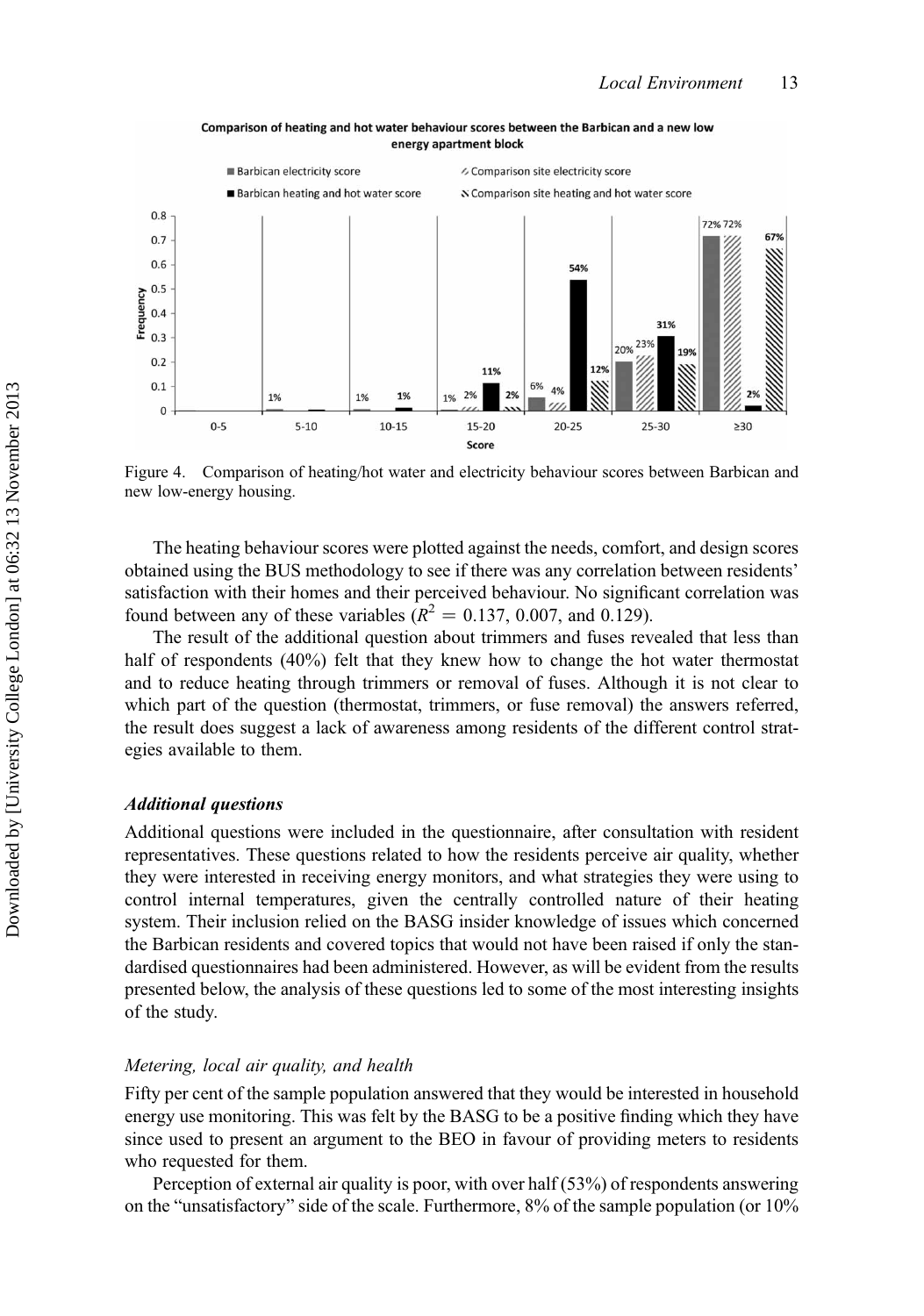of those who answered the question) believe that they suffer from a medical condition that is affected by poor air quality. As around 4000 people live at the Barbican, as many as 300– 400 people at the site could be adversely affected by poor local air quality.

# Thermal comfort and temperature control

Seventy-three per cent of responses refer to using windows and ancillary heaters to control the heating, while only 24% mention adjusting the trimmers or removing fuses (Figure 5). These percentages refer to the proportion of the total responses for that particular strategy; as the question asked respondents to "mark all that apply" these percentages cannot be interpreted as the proportion of residents choosing these control strategies, but rather as a percentage of all heating or cooling temperature control strategies. In terms of cooling control, nine flats (10% of replies) use air-conditioners and 3.3% use dehumidifiers. Humidifiers are being used in 24% of cases, a finding that supports the dry air issues that the BUS survey identified (Figure 6).

The majority of responses relating to strategies for staying cool were in the "other" category. By looking at the responses written beside these answers it appears that the most popular cooling strategies are the use of doors and windows (41%), and active cooling using fans (41%) (Figure 7). Interestingly, residents do not seem to be making much use of the vents, which are apparently present in all doors and windows, to regulate thermal comfort.

These findings are interesting in terms of heating and cooling energy consumption as several of the strategies employed by the Barbican residents to regulate thermal comfort require the "active" use of electricity to function. These include ancillary heating devices, air-conditioners, dehumidifiers, and fans. Furthermore, other measures, although apparently "passive", may also have some impact on final energy consumption. For example, opening the windows while the heating is on will undoubtedly waste heat energy. On the other hand, using windows during the summer to passively cool spaces, and adjusting the blinds and curtains to limit solar gains and reduce overheating, may be



Do you use any of the following to control your heating?

Figure 5. Temperature "heating" strategies.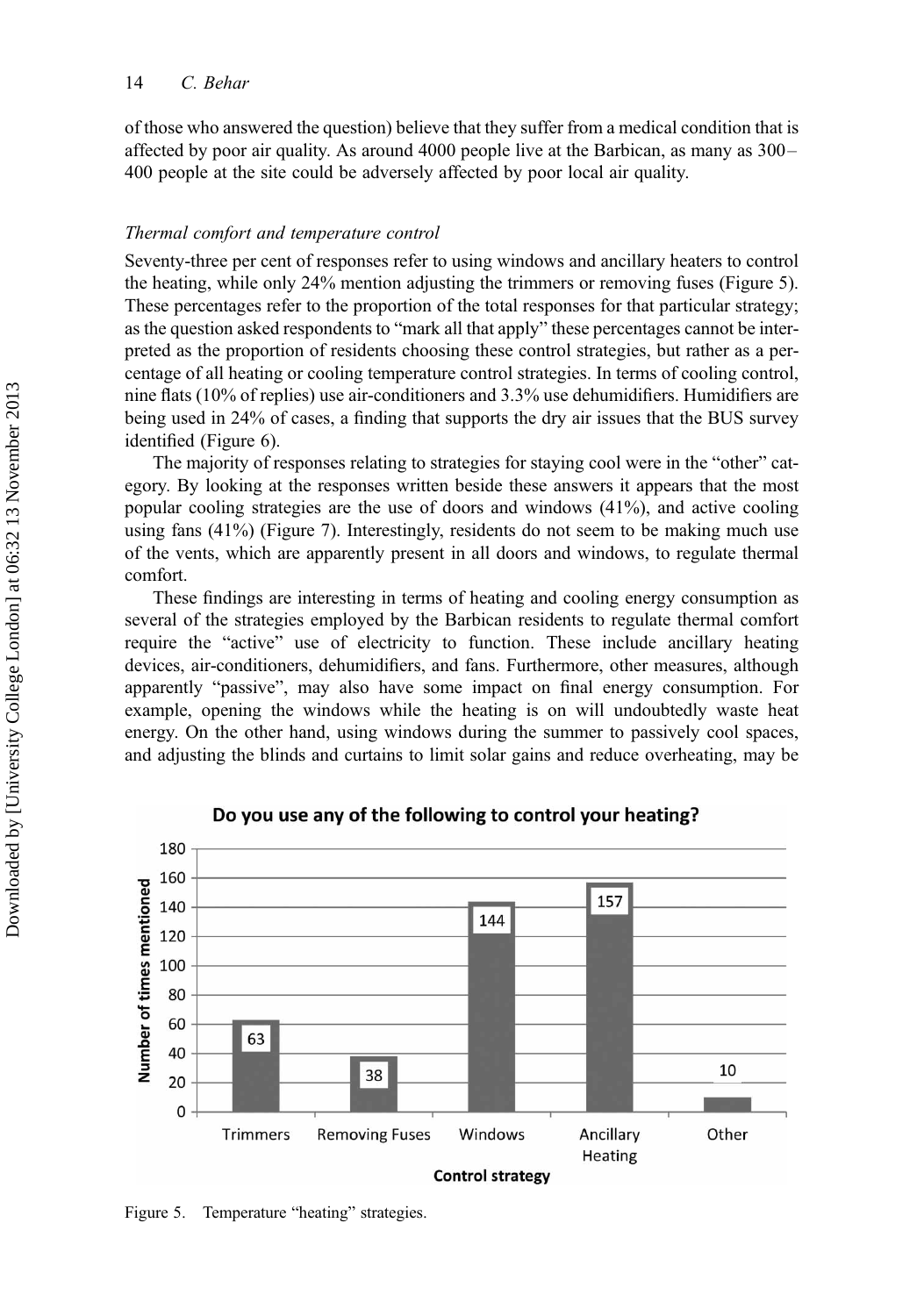

Do you use any of the following to control your cooling?

Figure 6. Temperature "cooling" strategies.



# Means of Cooling by Respondents Stating 'Other'

Figure 7. Means of controlling temperature (cooling) by respondents stating "other".

employed by residents instead of using fans and air-conditioners, which will effectively conserve energy.

Eighty-nine per cent of residents who answered this question use windows to control the heating; given the energy implications of opening windows during the winter, this is an alarming result. Of the people who stated that they had used the trimmer to regulate internal temperature, a slightly lower figure of 81% of respondents also stated that they use windows to control heating. Although this difference of 8% appears small, with a population of over 2000, it was considered important enough to use statistical methods to test for significance. A two-way  $\chi^2$  test was carried out to test for significance (Table 6). The resulting p-value of 0.036 represents a 3.6% chance that the deviation from the expected value is due to chance only. Consequently, we can state with some confidence that people who use trimmers are less likely to open windows in winter. This is an important finding as it hints at the potential of behaviour change to be used a strategy to complement more conventional energy-saving measures.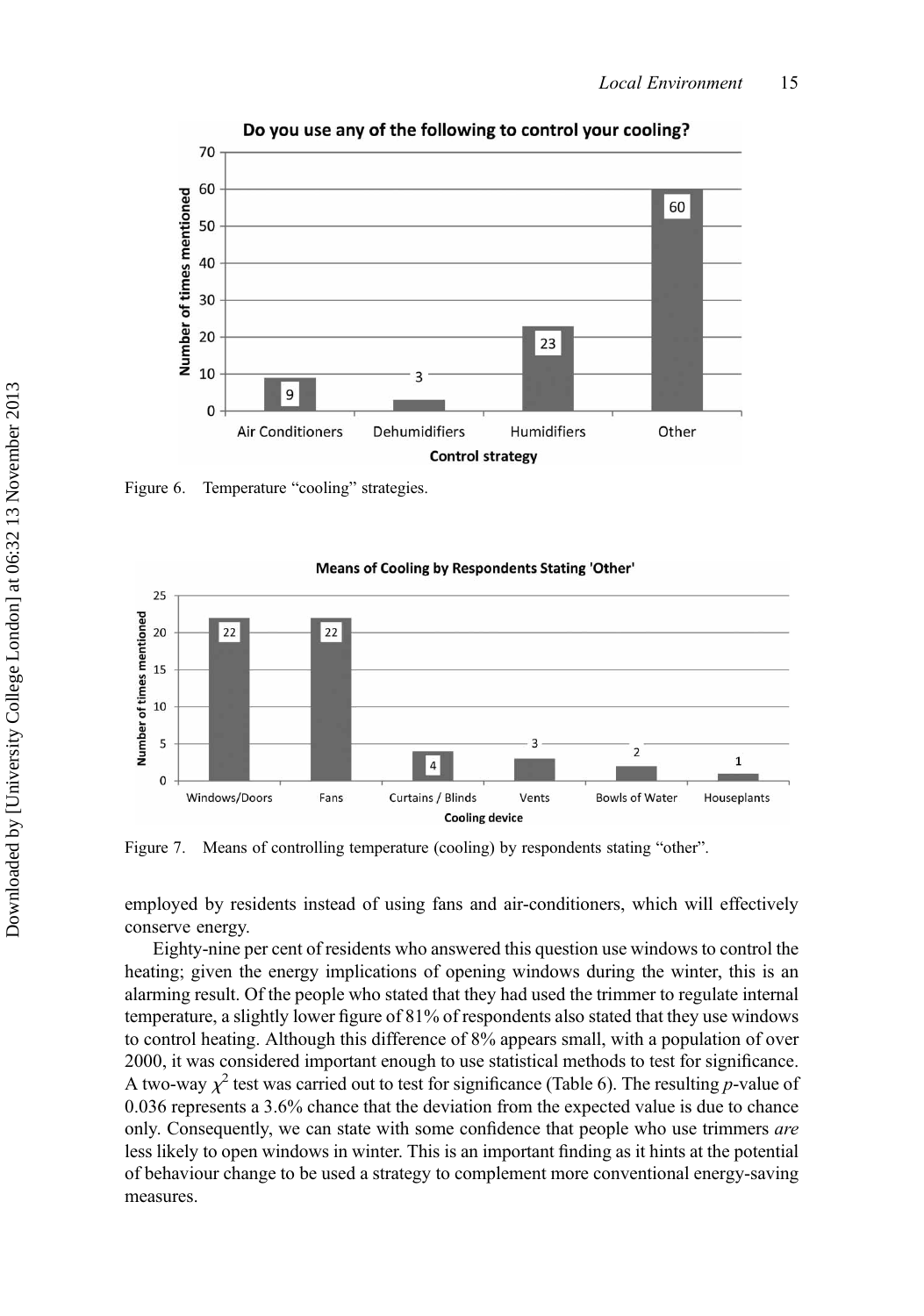|                     | Count    | Use windows | Do not use windows | Total |
|---------------------|----------|-------------|--------------------|-------|
| Use trimmers        | Observed | 51          | 12                 | 63    |
|                     | Expected | 55.79       | 7.21               | 63    |
| Do not use trimmers | Observed | 251         | 27                 | 278   |
|                     | Expected | 246.21      | 31.79              | 278   |
| Total               | Observed | 302         | 39                 | 341   |
|                     | Expected | 302         | 39                 | 341   |

Table 6. Contingency table showing observed and expected frequencies for trimmer and window use  $\chi^2$  test.

Table 7. No significant difference in comfort between people who use trimmers to control heating and people who use other heating strategies.

|                           |      | Use trimmers | Do not use<br>trimmers | $t$ -Test |            |
|---------------------------|------|--------------|------------------------|-----------|------------|
|                           | μ    | $\sigma$     | μ                      | $\sigma$  | $p$ -Value |
| Winter temperature rating | 5.38 | 1.48         | 5.17                   | 1.61      | 0.37       |
| Winter overall conditions | 5.41 | 1.48         | 5.25                   | 1.53      | 0.46       |
| Overall comfort           | 6.23 | 1.48         | 6.24                   | 1.53      | 0.92       |

A t-test was carried out to investigate whether there were any differences in perceived comfort variables relating to winter temperature, winter overall conditions, and overall conditions (year-round), between the residents who stated that they were using the trimmers to control the heating, and the rest of the respondents. Although average winter comfort scores were slightly higher in the group who use trimmers, this difference was not found to be statistically significant (Table 7). This is a reassuring finding as it implies that if residents were somehow encouraged to use the trimmers more and discouraged from opening windows to maintain comfortable temperatures during winter we would not see a reduction in comfort levels, which currently compare favourably to benchmarks.

A t-test was also carried out to see if there was a difference in summertime thermal comfort between the groups who use passive measures such as windows and blinds to stay cool, and those people who use active strategies such as fans and air-conditioning. The results indicate that summertime conditions were perceived slightly more positively by those residents who use passive strategies to regulate thermal comfort (Table 8).

Table 8. Test for significant difference in summer comfort perception between those who use A/C and/or fans for cooling and those who use other strategies.

|                           |      | Use $A/C$ or fans | Do not use $A/C$ or<br>fans | $t$ -Test |            |
|---------------------------|------|-------------------|-----------------------------|-----------|------------|
|                           | μ    | $\sigma$          | μ                           | $\sigma$  | $p$ -Value |
| Summer temperature rating | 4.69 | 1.51              | 5.56                        | 1.61      | 0.01       |
| Summer overall conditions | 4.97 | 1.22              | 5.53                        | 1.40      | 0.05       |
| Needs                     | 5.81 | 1.17              | 6.23                        | 0.76      | 0.08       |
| Overall comfort           | 6.03 | 0.96              | 6.19                        | 0.99      | 0.45       |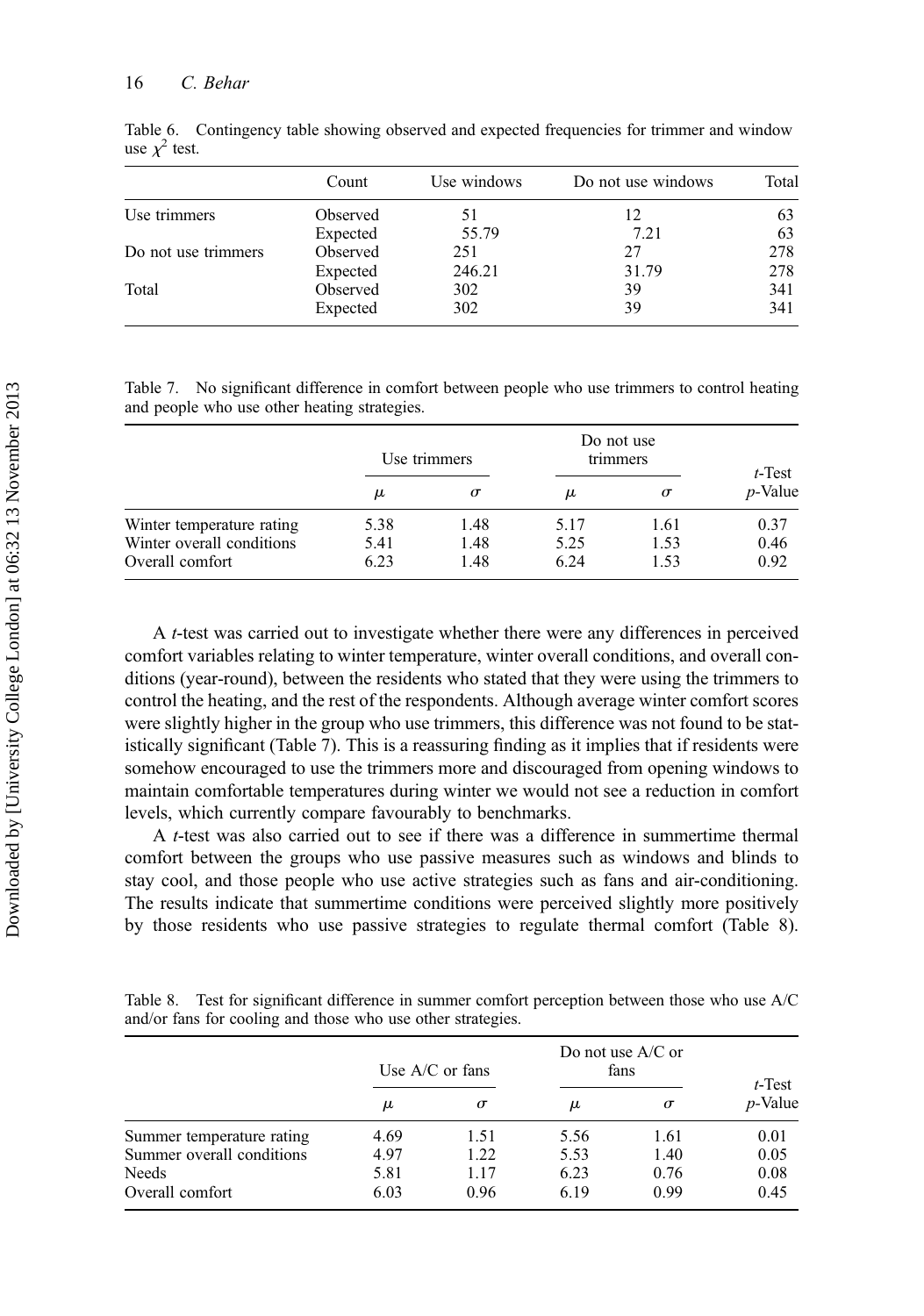|                           |      | Use windows | Do not use<br>windows | $t$ -Test |            |
|---------------------------|------|-------------|-----------------------|-----------|------------|
|                           | μ    | $\sigma$    | μ                     | $\sigma$  | $p$ -Value |
| Summer temperature rating | 5.92 | 1.30        | 4.92                  | 1.69      | 0.0014     |
| Summer overall conditions | 5.86 | 1.05        | 5.06                  | 1.45      | 0.0021     |
| Needs                     | 6.16 | 0.90        | 6.06                  | 1.08      | 0.62       |
| Overall comfort           | 6.11 | 1.02        | 6.16                  | 0.96      | 0.82       |

Table 9. Test for significant difference in comfort perception between people who use windows and/ or doors to control cooling and people who use other strategies.

Furthermore, people who use windows, which are a passive strategy, to control conditions during summer appear to be more satisfied with conditions than those who do not use windows (Table 9).

It is not possible to explain the reason for these differences with any degree of certainty; however, one possible explanation might be that people resort to active measures only once passive ones have failed, and are therefore automatically less satisfied that their preferred method did not work. On the other hand, it might simply be the case that using active systems in this case provided unsatisfactory comfort conditions. Overall, the results suggest that using windows may be equally effective as active measures in maintaining summertime thermal comfort, a strategy which could lead to energy savings if adopted across the site.

## **Discussion**

# Recommended intervention to improve thermal comfort and conserve heating energy

The high reported overall comfort and satisfaction scores are a positive finding of the study. However, the Barbican performs poorly in terms of thermal comfort and perceived control. Specific concerns with thermal comfort are year-round dry air and variable temperatures during winter. Heating control was the lowest scoring variable and is illustrative of the archaic heating system which does not allow occupant interaction. Furthermore, the behavioural survey revealed that most residents do not know how to change the hot water thermostat and turn down the heating using the trimmers and fuses. Perhaps, it is unsurprising then, that 89% of residents are using windows as an alternative form of heating control.

Based on these findings, a recommendation was made to the BASG and the BEO to implement a trimmer adjustment intervention to encourage residents to adopt alternative measures than window opening to regulate internal temperatures. The justification for this proposal was that if the number of people using the window to regulate thermal comfort during winter could be reduced by even as little as 8% across the whole estate, then considerable energy savings could be made at very little cost.

Furthermore, the fact that less than half the surveyed residents felt confident about adjusting the hot water thermostat or asking for help with turning down the trimmers and removing fuses, suggests that one reason that people may use windows may be due to a lack of awareness of the other options. Although this statement is based on conjecture, rather than proven results, the BASG was able to use these findings to persuade the BEO to undertake a pilot study in one of the blocks, whereby residents were made aware of the alternative options for heating control and encouraged to contact the maintenance engineer if they were experiencing temperature-related discomfort in their homes.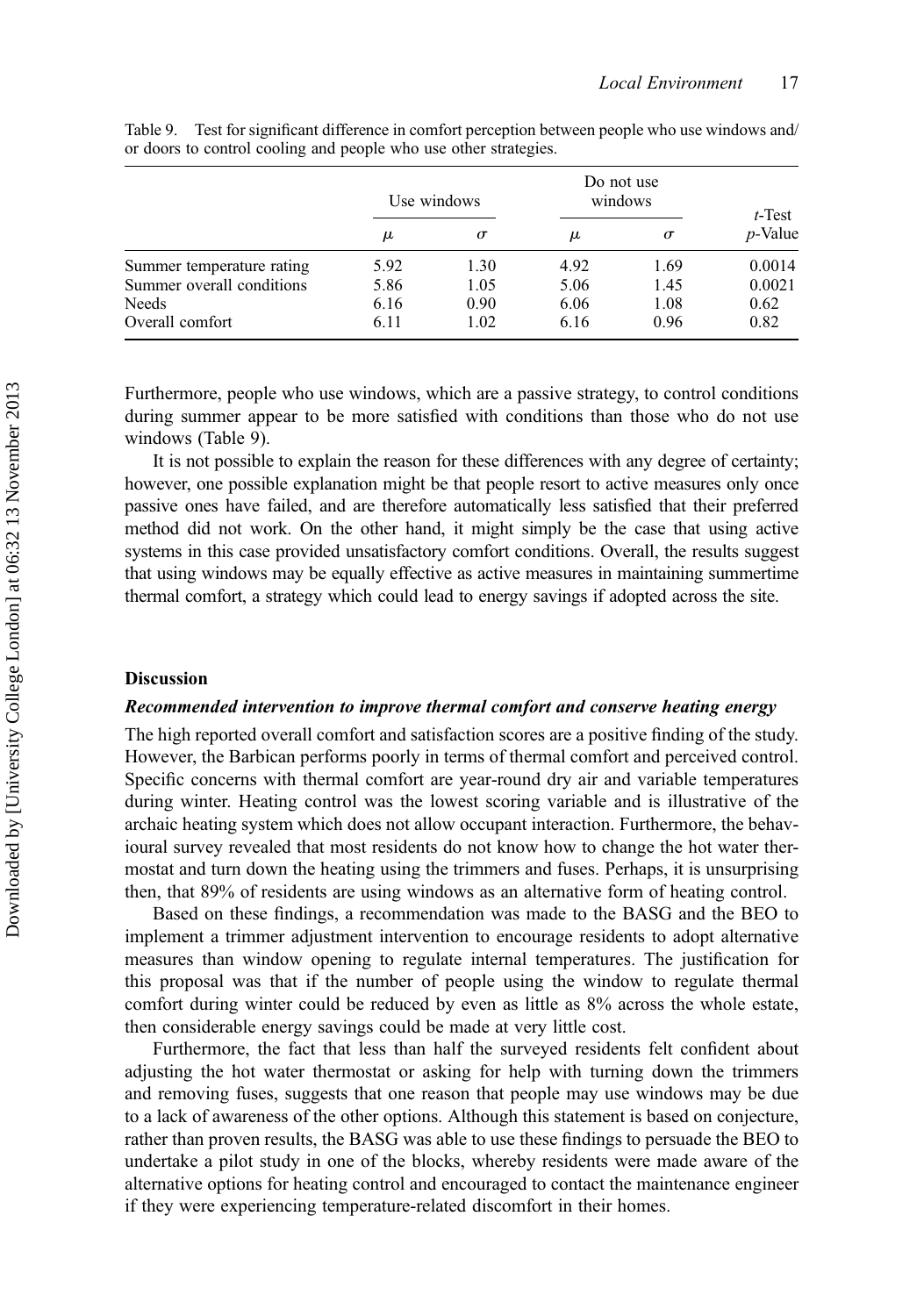It may also have been possible to deduce that this behaviour was taking place based on the exceptionally low perceived heating control score (20th percentile) combined with a number of the written comments. However, obtaining data that could be analysed to reveal a statistically significant result was a useful tool for persuading the BEO that wintertime window opening was a serious problem worthy of their attention.

# The effectiveness of BUS and methodological limitations

POE, and in particular the BUS methodology, should not be viewed as substitutes for robust social science as POE is an industry tool rather than an academic research instrument and the BUS methodology is a licenced product administered by an engineering consultancy. Furthermore, the main focus of BUS is to compile a large dataset from multiple case studies, in order to create benchmarks for new homes; consequently, changing the wording of the questions or modifying the survey protocol may invalidate the benchmark data.

In this project, POE was used as a diagnostic tool to develop energy-saving solutions at a case study site, rather than to incorporate feedback from one project into future learning. As Becker (1989) observes, this higher level of POE is expensive and hard to carry out. Reality is complex and there is an inevitable trade-off between rapidly collecting data, and taking the time to investigate what questions need to be addressed at the research design stage, to generate high quality and meaningful data. The BUS methodology is relatively quick and inexpensive, and benefits from a good reputation based on many years of testing and refinement and is therefore useful for collecting reasonably reliable answers at relatively low cost. On the other hand, respondents were asked to answer many questions which were not particularly relevant to their situation which may have caused them some frustration.

Arguably the most important finding of this piece of research was the relationship between the (perceived and actual) lack of heating control and winter window opening behaviour. This was only discovered as a result of the additional questions developed in close collaboration with the BASG and will hopefully lead to real life energy savings. Including bespoke questions that are tailored to the particular site may enable researchers to explore issues that have been previously identified as of concern to residents, which may encourage a higher response rate and, as in the case of the research presented in this paper, may lead to more meaningful findings and subsequent actions. This process comes at the cost of validity, as the time constraints of the project meant that the questions were not tested or piloted before their deployment. For example, the question about cooling control omitted critical response categories, a risk of using questions that have not been piloted.

The Barbican POE project succeeded in establishing baseline resident satisfaction, as well as identifying several problem areas where there was a high level of dissatisfaction. The use of a quantitative survey methodology that enables the results to be compared to benchmark data is an effective way of adding meaning to a case study project, so that the findings can be situated in the wider context.

Overall this project was successful in that it combined standardised questions with more specific questions to generate a result that will hopefully lead to some real life energy savings. However, parts of the questionnaire, for example, the behavioural survey proved to be less informative, despite the fact that it had been carefully developed and tested at prior to its use in this study. Several of the questions asked did not lead to meaningful findings. The large amount of questions (131 in total) may have increased response fatigue and deterred some residents from taking part. A higher response rate would have enabled more confident interpretation of the results.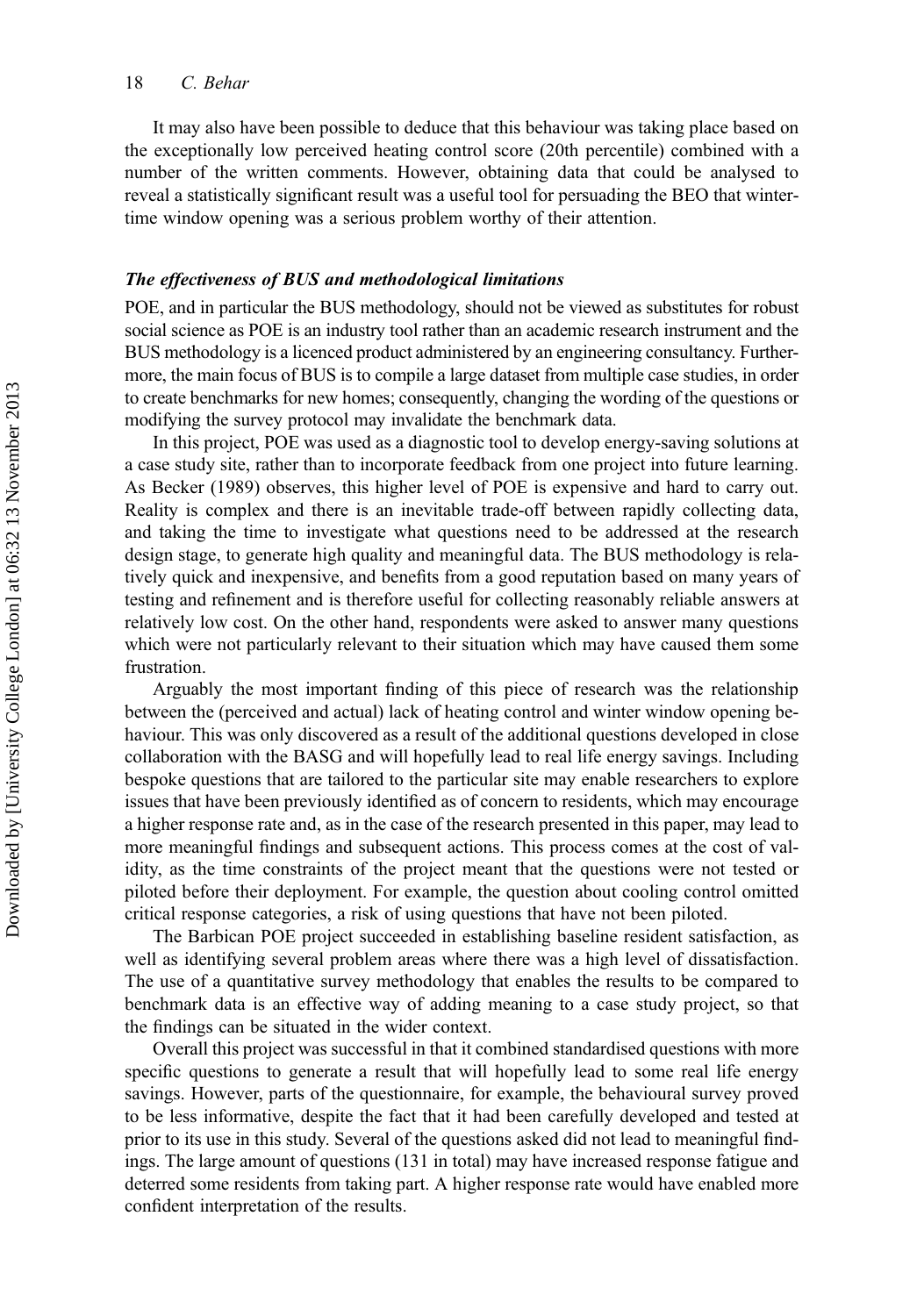# Conclusions

This paper presents an analysis of research conducted at a case study housing development to explore how resident feedback has been used to identify energy-saving strategies at a site where, due to the buildings' architectural and historic value, conventional fabric interventions may not be appropriate and are likely to be prohibitively expensive.

Overall satisfaction and comfort were found to be high. Notable findings of the study were the widespread dissatisfaction with the limited heating controls and the high incidence of an energy intensive behavioural practice: wintertime window opening.

The use of BUS with additional bespoke questions was instrumental in revealing this result, suggesting that this particular combination of methods may have application in other cases, particularly for some of our historic and hard-to-treat building stock. However, as with all case study research, it is difficult to make far reaching generalisations based on findings at one site. Every site is unique and each of the research methods used here do have their applications for obtaining occupant feedback and contributing to the improved performance of our housing, but, like all research findings, they must be interpreted with care.

## Acknowledgements

This research was made possible by EPSRC support for the London-Loughborough Centre for Doctoral Research in Energy Demand, grant number EP/H009612/1.

## **Notes**

- 1. Since 2003, the RIBA has reintroduced the concept of buildings in-use to the Outline Plan of Works (RIBA 2008), and a complete overhaul of the framework is planned for 2013. At time of writing, architects are responsible for reviewing in use performance; however, in practice the design and construction team are still rarely involved beyond practical completion (Way and Bordass 2005).
- 2. A definition of SBS is a set of "common symptoms associated with the occupation of predominantly sealed office buildings" (Burge 2004, p. 185).

#### References

- Ajzen, I. and Madden, T.J., 1986. Prediction of goal-directed behavior: attitudes, intentions, and perceived behavioral control. Journal of Experimental Social Psychology, 22 (5), 453–474.
- Anon, 2008. The climate change act. London: Department for Energy and Climate Change.
- BA, 2011. Barbican association, the recognised association representing the interests of Barbican residents [online]. London: Barbican Association. Available from: [http://www.barbicanassociation.co.](http://www.barbicanassociation.co.uk) [uk](http://www.barbicanassociation.co.uk) [Accessed 30 October 2012].
- Barretts Solicitors, 2012. Barbican Estate, city of London for flats and apartments: heating [online]. London: Barretts Solicitors. Available from:<http://www.barbicanliving.co.uk/f2f.html> [Accessed 30 October 2012].
- BASG, 2010. Barbican association sustainability working group, our remit and some ideas for reducing our personal electricity consumption [online]. Available from: [http://www.](http://www.barbicanassociation.com/sustainability.html) [barbicanassociation.com/sustainability.html](http://www.barbicanassociation.com/sustainability.html) [Accessed 30 October 2012].
- Becker, F., 1989. Post occupancy evaluation: research paradigm or diagnostic tool. In: W.F.E. Preiser, ed. Building evaluation. New York: Plenum Press, 127–134.
- Bordass, B. and Leaman, A., 2005a. Making feedback and post-occupancy evaluation routine 3: case studies of the use of techniques in the feedback portfolio. Building Research & Information, 33 (4), 361–375.
- Bordass, B. and Leaman, A., 2005b. Making feedback and post-occupancy evaluation routine 1: a portfolio of feedback techniques. Building Research & Information, 33 (4), 347–352.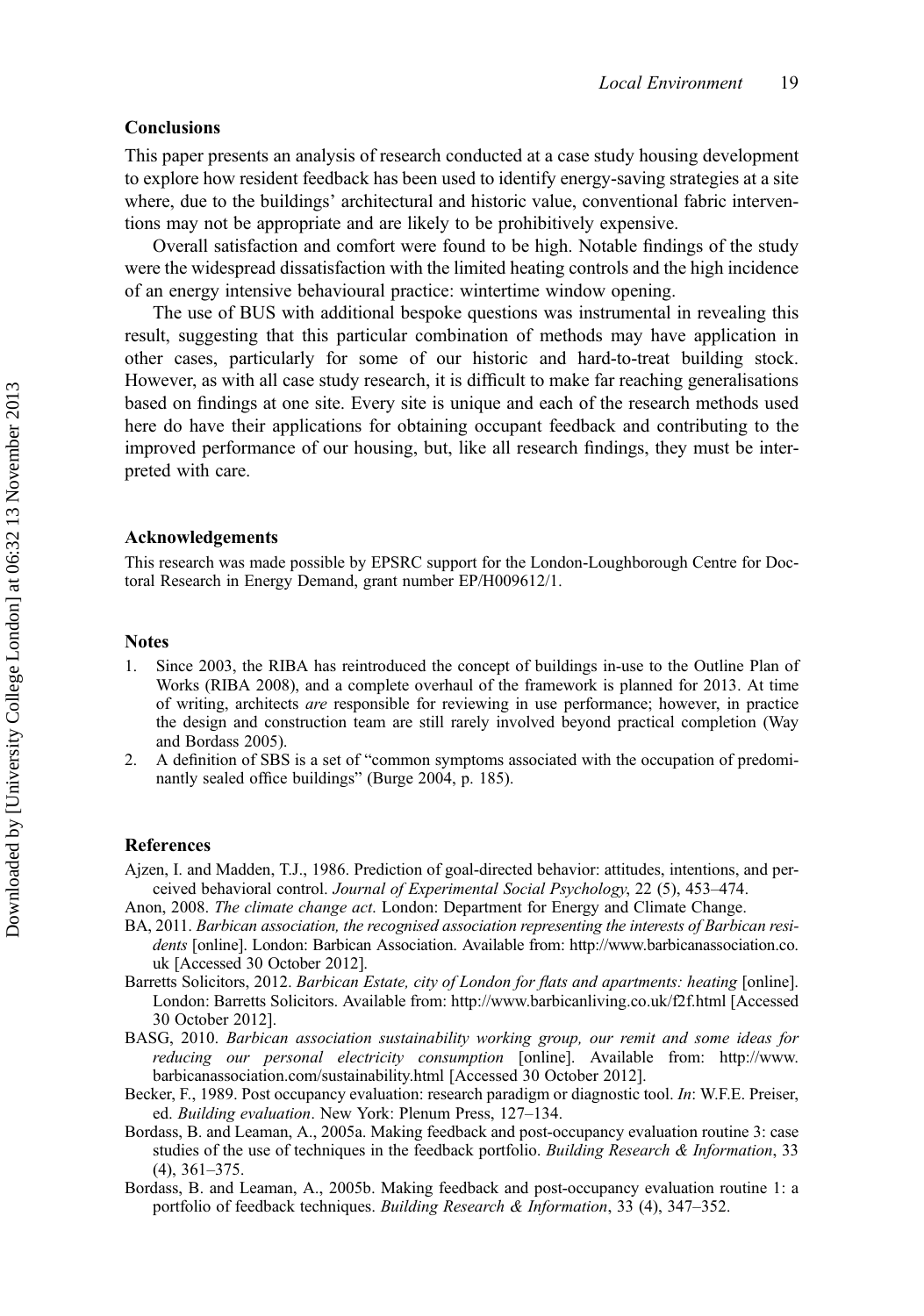- Bordass, B., *et al.*, 2001. Assessing building performance in use 5: conclusions and implications. Building Research & Information, 29 (2), 144–157.
- Bordass, B., et al., 2004a. Beyond probe: making feedback routine. Closing the loop, post-occupancy evaluation: the next steps, 29 April – 2 May 2004, Windsor [online]. Available from: [http://aceee.](http://aceee.rste040vlmp01.blackmesh.com/files/pdf/white-paper/Bordass.pdf) [rste040vlmp01.blackmesh.com/files/pdf/white-paper/Bordass.pdf](http://aceee.rste040vlmp01.blackmesh.com/files/pdf/white-paper/Bordass.pdf) [Accessed 7 November 2012].
- Bordass, B., Cohen, R., and Field, J., 2004b. Energy performance of non-domestic buildings: closing the credibility gap. Building performance congress, 23 –27 March 2006, Frankfurt [online]. Available from:<http://www.usablebuildings.co.uk/Pages/Unprotected/EnPerfNDBuildings.pdf> [Accessed 7 November 2012].
- Bordass, B., et al., 2006. A guide to feedback and post-occupancy evaluation [online]. Scarborough: Usable Buildings Trust. Available from: [http://goodhomes.org.uk/downloads/members/](http://goodhomes.org.uk/downloads/members/AGuideToFeedbackAndPostOccupancyEvaluation.pdf) [AGuideToFeedbackAndPostOccupancyEvaluation.pdf](http://goodhomes.org.uk/downloads/members/AGuideToFeedbackAndPostOccupancyEvaluation.pdf) [Accessed 7 November 2012].
- Bordass, B., et al., 2010. Assessing building performance in use 1: the probe process. Building Research and Information, 29 (2), 85–102.
- Burge, P.S., 2004. Sick building syndrome. Occupational and Environmental Medicine, 61 (2), 185–90.
- Buxton, P., 2008. John McAslan & Partners' £17 m refurb of Goldfinger's Trellick Tower building. co.uk, 10th October 2008 [online]. Available from: [http://www.building.co.uk/buildings/](http://www.building.co.uk/buildings/technical/john-mcaslan-and-partners%E2%80%99-%C2%A317m-refurb-of-goldfinger%E2%80%99s-trellick-tower/3124613.article) [technical/john-mcaslan-and-partners%E2%80%99-%C2%A317m-refurb-of-goldfinger%E2%](http://www.building.co.uk/buildings/technical/john-mcaslan-and-partners%E2%80%99-%C2%A317m-refurb-of-goldfinger%E2%80%99s-trellick-tower/3124613.article) [80%99s-trellick-tower/3124613.article](http://www.building.co.uk/buildings/technical/john-mcaslan-and-partners%E2%80%99-%C2%A317m-refurb-of-goldfinger%E2%80%99s-trellick-tower/3124613.article) [Accessed 7 November 2012].
- CLG, 2008. Existing housing and climate change, seventh report of session 2007 –08. London: The Stationery Office.
- COL, 2005. Barbican Estate, a listed building guide for residents [online]. Available from: [http://](http://www.cityoflondon.gov.uk/services/environment-and-planning/planning/heritage-and-design/listed-buildings/Documents/Barbican%20Estate%20Listed%20Building%20Guide.pdf) [www.cityoflondon.gov.uk/services/environment-and-planning/planning/heritage-and-design/](http://www.cityoflondon.gov.uk/services/environment-and-planning/planning/heritage-and-design/listed-buildings/Documents/Barbican%20Estate%20Listed%20Building%20Guide.pdf) [listed-buildings/Documents/Barbican%20Estate%20Listed%20Building%20Guide.pdf](http://www.cityoflondon.gov.uk/services/environment-and-planning/planning/heritage-and-design/listed-buildings/Documents/Barbican%20Estate%20Listed%20Building%20Guide.pdf) [Accessed 7 November 2012].
- Cooper, I., 2001. Post-occupancy evaluation-where are you? Building Research & Information, 29 (2), 158–163.
- Davies, P. and Osmani, M., 2011. Low carbon housing refurbishment challenges and incentives: architects' perspectives. Building and Environment, 46 (8), 1691–1698.
- DECC, 2009. The UK low carbon transition plan, national strategy for climate change and energy. London: HM Government.
- DECC, 2012. Green deal quick guides [online]. Available from: [http://www.decc.gov.uk/en/content/](http://www.decc.gov.uk/en/content/cms/tackling/green_deal/gd_quickguides/gd_quickguides.aspx) [cms/tackling/green\\_deal/gd\\_quickguides/gd\\_quickguides.aspx](http://www.decc.gov.uk/en/content/cms/tackling/green_deal/gd_quickguides/gd_quickguides.aspx) [Accessed 30 October 2012].
- DTI, 2007. Energy white paper, our energy future creating a low carbon economy. Norwich: The Stationery Office.
- English Heritage, 2003. Heritage counts 2003: the state of the historic environment. London: English Heritage.
- Galeazzi, C., 2010. The energy performance of an iconic example of Brutalist architecture in London: a case study of the Barbican residential towers. Unpublished thesis (MSc) UCL.
- Gill, Z.M., et al., 2010. Low-energy dwellings: the contribution of behaviours to actual performance. Building Research & Information, 38 (5), 491–508.
- Gough, P., 2011. Foreword. In: E. Harwood, ed. Chamberlin, Powell and Bon. London: RIBA.
- HM Government, 2010a. Approved document L1A: conservation of fuel and power- new dwellings 2010 edition. London: NBS.
- HM Government, 2010b. Approved document L1B: conservation of fuel and power-existing dwellings 2010 edition. London: NBS.
- Harwood, E., 2011. Chamberlin, Powell and Bon. London: RIBA.
- IPCC, 2008. Impacts, adaptation and vulnerability: working group II contribution to the fourth assessment report of the IPCC. In: M.L. Parry, O.F. Canziani, J.P. Palutikof, P. van der LindenJ. and C.E. Hanson, eds. IPCC fourth assessment report: climate change 2007 (AR4). Cambridge University Press, Chapter 1, 81–117.
- Janda, K.B., 2011. Buildings don't use energy: people do. Architectural Science Review, 54 (1), 15–22.
- Jenkins, D., 2010. The value of retrofitting carbon-saving measures into fuel poor social housing. Energy Policy, 38 (2), 832–839.
- Jones, P., 2012. Housing: from low energy to zero carbon. In: W.A.V. Clark, K. Gibb and D.F. Clapham, eds. The SAGE handbook of housing studies. London: Sage Publications, Chapter 18, 327– 354.